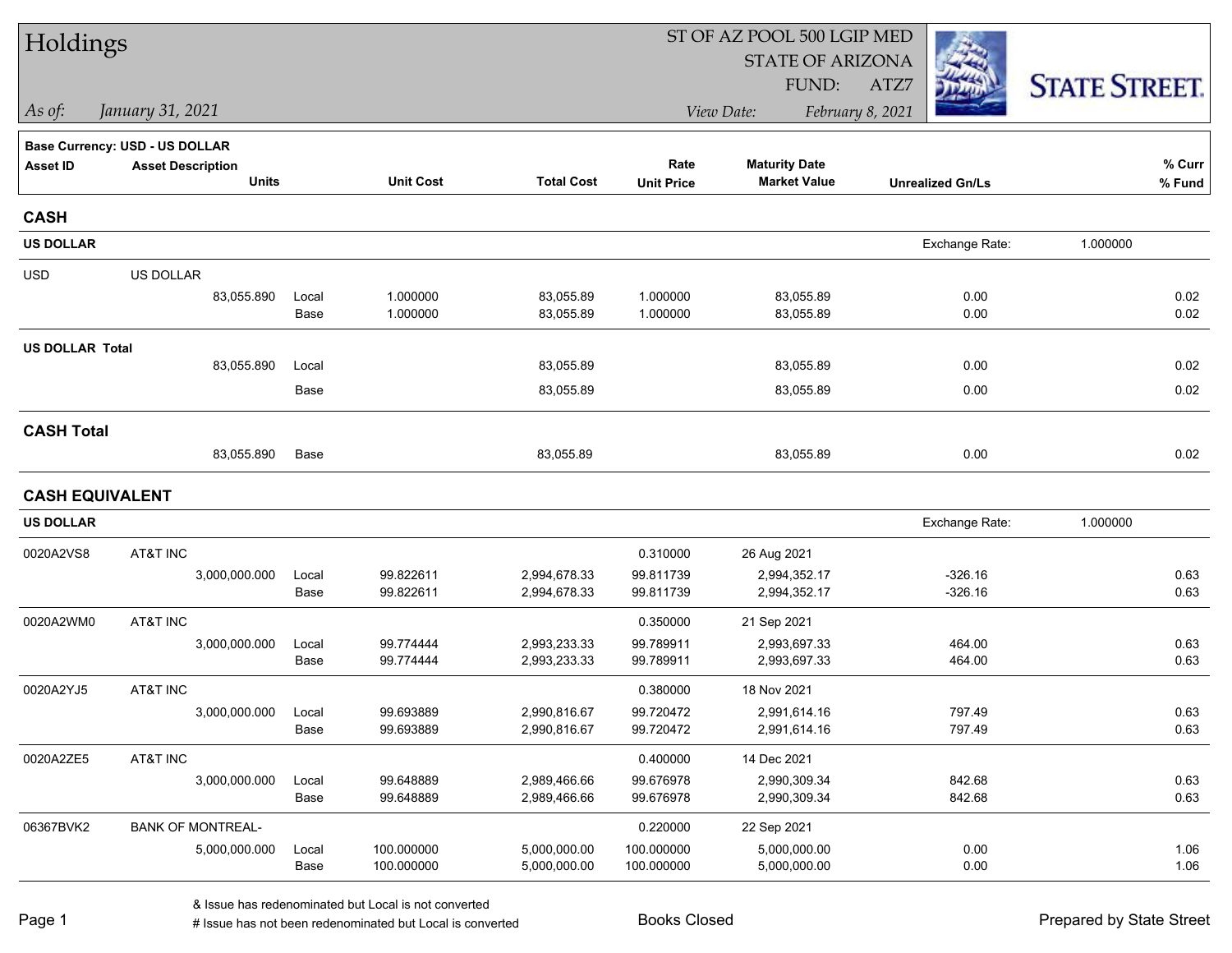| Holdings        |                                                |       |                  |                   |                   | ST OF AZ POOL 500 LGIP MED |                         |                      |
|-----------------|------------------------------------------------|-------|------------------|-------------------|-------------------|----------------------------|-------------------------|----------------------|
|                 |                                                |       |                  |                   |                   | <b>STATE OF ARIZONA</b>    |                         |                      |
|                 |                                                |       |                  |                   |                   | FUND:                      | ATZ7                    | <b>STATE STREET.</b> |
| As of:          | January 31, 2021                               |       |                  |                   |                   | View Date:                 | February 8, 2021        |                      |
|                 | <b>Base Currency: USD - US DOLLAR</b>          |       |                  |                   |                   |                            |                         |                      |
| <b>Asset ID</b> | <b>Asset Description</b>                       |       |                  |                   | Rate              | <b>Maturity Date</b>       |                         | $%$ Curr             |
|                 | Units                                          |       | <b>Unit Cost</b> | <b>Total Cost</b> | <b>Unit Price</b> | <b>Market Value</b>        | <b>Unrealized Gn/Ls</b> | % Fund               |
| 136069TY7       | CANADIAN IMPERIAL BANK SR UNSECURED 06/22 2.55 |       |                  |                   | 2.550000          | 16 Jun 2022                |                         |                      |
|                 | 3,000,000.000                                  | Local | 99.974534        | 2,999,236.02      | 99.907000         | 2,997,210.00               | $-2,026.02$             | 0.63                 |
|                 |                                                | Base  | 99.974534        | 2,999,236.02      | 99.907000         | 2,997,210.00               | $-2,026.02$             | 0.63                 |
| 138994009       | CANTOR FITZGERALD REPO REPO                    |       |                  |                   | 0.400000          | 01 Feb 2021                |                         |                      |
|                 | 5,000,000.000                                  | Local | 100.000000       | 5,000,000.00      | 100.000000        | 5,000,000.00               | 0.00                    | 1.06                 |
|                 |                                                | Base  | 100.000000       | 5,000,000.00      | 100.000000        | 5,000,000.00               | 0.00                    | 1.06                 |
| 138994009       | CANTOR FITZGERALD REPO REPO                    |       |                  |                   | 0.300000          | 04 Feb 2021                |                         |                      |
|                 | 5,000,000.000                                  | Local | 100.000000       | 5,000,000.00      | 100.000000        | 5,000,000.00               | 0.00                    | 1.06                 |
|                 |                                                | Base  | 100.000000       | 5,000,000.00      | 100.000000        | 5,000,000.00               | 0.00                    | 1.06                 |
| 138994009       | CANTOR FITZGERALD REPO REPO                    |       |                  |                   | 0.400000          | 05 Apr 2021                |                         |                      |
|                 | 5,000,000.000                                  | Local | 100.000000       | 5,000,000.00      | 100.000000        | 5,000,000.00               | 0.00                    | 1.06                 |
|                 |                                                | Base  | 100.000000       | 5,000,000.00      | 100.000000        | 5,000,000.00               | 0.00                    | 1.06                 |
| 138994009       | CANTOR FITZGERALD REPO REPO                    |       |                  |                   | 0.350000          | 19 Apr 2021                |                         |                      |
|                 | 5,000,000.000                                  | Local | 100.000000       | 5,000,000.00      | 100.000000        | 5,000,000.00               | 0.00                    | 1.06                 |
|                 |                                                | Base  | 100.000000       | 5,000,000.00      | 100.000000        | 5,000,000.00               | 0.00                    | 1.06                 |
| 16677JSQ0       | CHEVRON CORP                                   |       |                  |                   | 0.380000          | 24 May 2021                |                         |                      |
|                 | 5,000,000.000                                  | Local | 99.881778        | 4,994,088.89      | 99.964222         | 4,998,211.10               | 4,122.21                | 1.06                 |
|                 |                                                | Base  | 99.881778        | 4,994,088.89      | 99.964222         | 4,998,211.10               | 4,122.21                | 1.06                 |
| 17327AW11       | CITIGROUP GLOBAL MKTS INC S                    |       |                  |                   | 0.270000          | 01 Sep 2021                |                         |                      |
|                 | 3,000,000.000                                  | Local | 99.841000        | 2,995,230.00      | 99.888111         | 2,996,643.33               | 1,413.33                | 0.63                 |
|                 |                                                | Base  | 99.841000        | 2,995,230.00      | 99.888111         | 2,996,643.33               | 1,413.33                | 0.63                 |
| 19121AP13       | COCA-COLA COMPANY                              |       |                  |                   | 1.070000          | 01 Feb 2021                |                         |                      |
|                 | 5,000,000.000                                  | Local | 100.000000       | 5,000,000.00      | 100.000000        | 5,000,000.00               | 0.00                    | 1.06                 |
|                 |                                                | Base  | 100.000000       | 5,000,000.00      | 100.000000        | 5,000,000.00               | 0.00                    | 1.06                 |
| 20632KTE9       | CONCORD MIN CPTL CO                            |       |                  |                   | 0.280000          | 14 Jun 2021                |                         |                      |
|                 | 2,805,000.000                                  | Local | 99.896555        | 2,802,098.38      | 99.915028         | 2,802,616.54               | 518.16                  | 0.59                 |
|                 |                                                | Base  | 99.896555        | 2,802,098.38      | 99.915028         | 2,802,616.54               | 518.16                  | 0.59                 |
| 2546R2S31       | WALT DISNEY CO                                 |       |                  |                   | 0.500000          | 03 May 2021                |                         |                      |
|                 | 3,000,000.000                                  | Local | 99.873611        | 2,996,208.33      | 99.931497         | 2,997,944.91               | 1,736.58                | 0.63                 |
|                 |                                                | Base  | 99.873611        | 2,996,208.33      | 99.931497         | 2,997,944.91               | 1,736.58                | 0.63                 |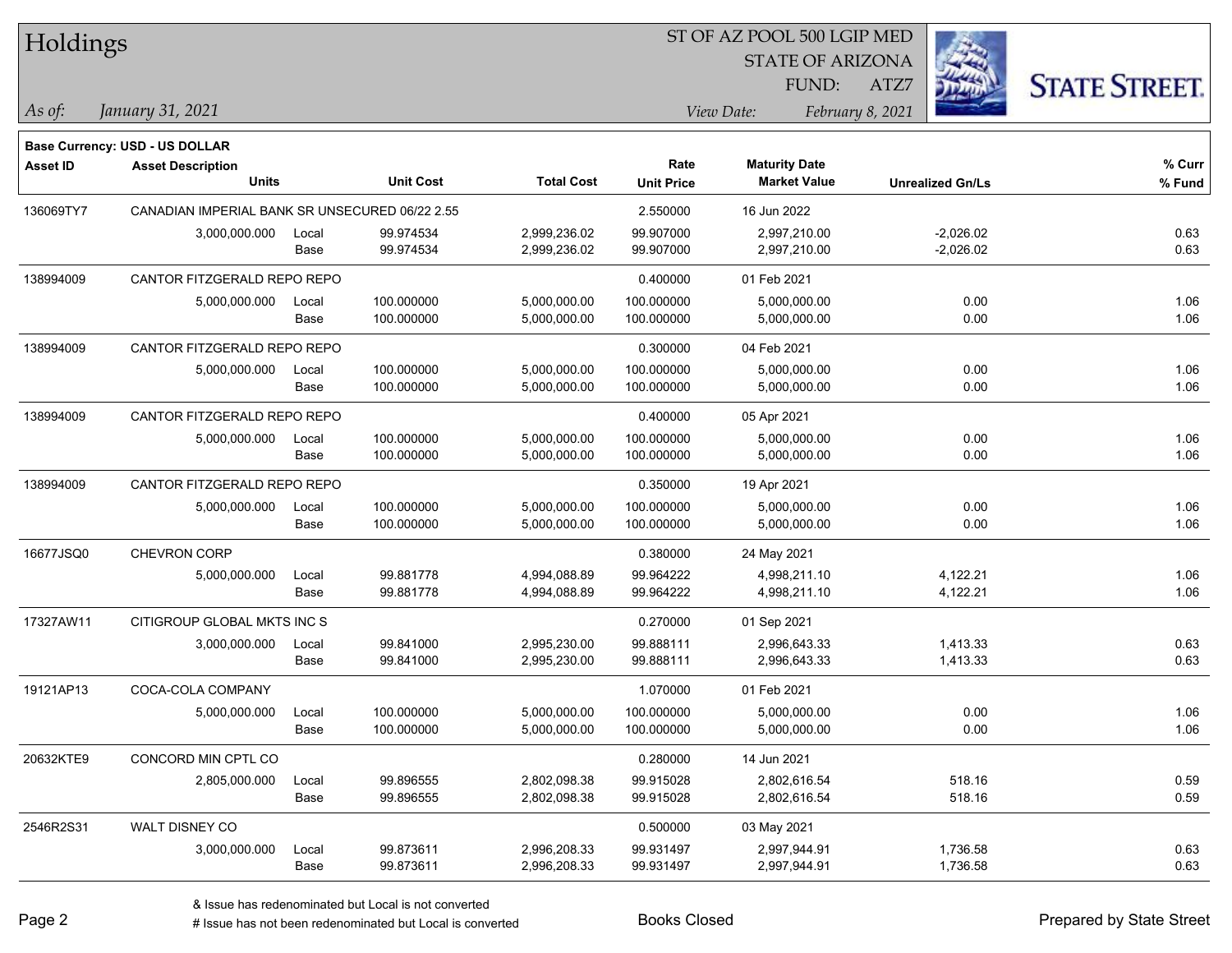| Holdings        |                                          |                           |                        |                              |                           |                                             |                         |                        |                      |
|-----------------|------------------------------------------|---------------------------|------------------------|------------------------------|---------------------------|---------------------------------------------|-------------------------|------------------------|----------------------|
|                 |                                          |                           |                        |                              |                           | <b>STATE OF ARIZONA</b>                     |                         |                        |                      |
|                 |                                          |                           |                        |                              |                           | FUND:                                       | ATZ7                    |                        | <b>STATE STREET.</b> |
| $\vert$ As of:  | January 31, 2021                         |                           |                        |                              |                           | View Date:                                  | February 8, 2021        |                        |                      |
|                 |                                          |                           |                        |                              |                           |                                             |                         |                        |                      |
|                 | <b>Base Currency: USD - US DOLLAR</b>    |                           |                        |                              |                           |                                             |                         |                        |                      |
| <b>Asset ID</b> | <b>Asset Description</b><br><b>Units</b> |                           | <b>Unit Cost</b>       | <b>Total Cost</b>            | Rate<br><b>Unit Price</b> | <b>Maturity Date</b><br><b>Market Value</b> | <b>Unrealized Gn/Ls</b> |                        | $%$ Curr<br>% Fund   |
|                 |                                          |                           |                        |                              |                           |                                             |                         |                        |                      |
| 2546R2WF9       | WALT DISNEY CO                           |                           |                        |                              | 0.280000                  | 15 Sep 2021                                 |                         |                        |                      |
|                 | 3,000,000.000                            | Local<br>Base             | 99.824222<br>99.824222 | 2,994,726.66<br>2,994,726.66 | 99.808528<br>99.808528    | 2,994,255.84<br>2,994,255.84                |                         | $-470.82$<br>$-470.82$ | 0.63<br>0.63         |
|                 |                                          |                           |                        |                              |                           |                                             |                         |                        |                      |
| 40588LP29       | <b>HALKIN FINANCE LLC USC</b>            |                           |                        |                              | 0.110000                  | 02 Feb 2021                                 |                         |                        |                      |
|                 | 5,000,000.000                            | Local<br>Base             | 99.999694<br>99.999694 | 4,999,984.72<br>4,999,984.72 | 99.999694<br>99.999694    | 4,999,984.72<br>4,999,984.72                |                         | 0.00<br>0.00           | 1.06<br>1.06         |
|                 |                                          |                           |                        |                              |                           |                                             |                         |                        |                      |
| 40588LTU3       | <b>HALKIN FINANCE LLC USC</b>            |                           |                        |                              | 0.270000                  | 28 Jun 2021                                 |                         |                        |                      |
|                 | 3,000,000.000                            | Local                     | 99.889750<br>99.889750 | 2,996,692.50                 | 99.914658                 | 2,997,439.74                                |                         | 747.24                 | 0.63                 |
|                 |                                          | Base                      |                        | 2,996,692.50                 | 99.914658                 | 2,997,439.74                                |                         | 747.24                 | 0.63                 |
| 45779PP10       | <b>INSTITUTIONAL SECURED</b>             |                           |                        |                              | 0.160000                  | 01 Feb 2021                                 |                         |                        |                      |
|                 | 4,000,000.000                            | Local                     | 100.000000             | 4,000,000.00                 | 100.000000                | 4,000,000.00                                |                         | 0.00                   | 0.85                 |
|                 |                                          | Base                      | 100.000000             | 4,000,000.00                 | 100.000000                | 4,000,000.00                                |                         | 0.00                   | 0.85                 |
| 45779PQ84       | <b>INSTITUTIONAL SECURED</b>             |                           |                        |                              | 0.180000                  | 08 Mar 2021                                 |                         |                        |                      |
|                 | 5,000,000.000                            | Local                     | 99.982500              | 4,999,125.00                 | 99.982500                 | 4,999,125.00                                |                         | 0.00                   | 1.06                 |
|                 |                                          | Base                      | 99.982500              | 4,999,125.00                 | 99.982500                 | 4,999,125.00                                |                         | 0.00                   | 1.06                 |
| 45856WQ10       |                                          | INTERCONTINENTAL EXCHANGE |                        |                              | 0.270000                  | 01 Mar 2021                                 |                         |                        |                      |
|                 | 3,000,000.000                            | Local                     | 99.979000              | 2,999,370.00                 | 99.979000                 | 2,999,370.00                                |                         | 0.00                   | 0.63                 |
|                 |                                          | Base                      | 99.979000              | 2,999,370.00                 | 99.979000                 | 2,999,370.00                                |                         | 0.00                   | 0.63                 |
| 59157TT11       | METLIFE SHORT TERM FDG                   |                           |                        |                              | 0.220000                  | 01 Jun 2021                                 |                         |                        |                      |
|                 | 2,500,000.000                            | Local                     | 99.926667              | 2,498,166.67                 | 99.946667                 | 2,498,666.68                                |                         | 500.01                 | 0.53                 |
|                 |                                          | Base                      | 99.926667              | 2,498,166.67                 | 99.946667                 | 2,498,666.68                                |                         | 500.01                 | 0.53                 |
| 59157TU19       | METLIFE SHORT TERM FDG                   |                           |                        |                              | 0.210000                  | 01 Jul 2021                                 |                         |                        |                      |
|                 | 1,992,000.000                            | Local                     | 99.912500              | 1,990,257.00                 | 99.916667                 | 1,990,340.01                                |                         | 83.01                  | 0.42                 |
|                 |                                          | Base                      | 99.912500              | 1,990,257.00                 | 99.916667                 | 1,990,340.01                                |                         | 83.01                  | 0.42                 |
| 8225X2P32       | SHELL INTNL FNC B.V                      |                           |                        |                              | 0.450000                  | 03 Feb 2021                                 |                         |                        |                      |
|                 | 4,770,000.000                            | Local                     | 99.997500              | 4,769,880.75                 | 99.997500                 | 4,769,880.75                                |                         | 0.00                   | 1.01                 |
|                 |                                          | Base                      | 99.997500              | 4,769,880.75                 | 99.997500                 | 4,769,880.75                                |                         | 0.00                   | 1.01                 |
| 8225X2TM6       | SHELL INTNL FNC B.V                      |                           |                        |                              | 0.500000                  | 21 Jun 2021                                 |                         |                        |                      |
|                 | 3,000,000.000                            | Local                     | 99.805555              | 2,994,166.66                 | 99.931167                 | 2,997,935.01                                |                         | 3,768.35               | 0.63                 |
|                 |                                          | Base                      | 99.805555              | 2,994,166.66                 | 99.931167                 | 2,997,935.01                                |                         | 3,768.35               | 0.63                 |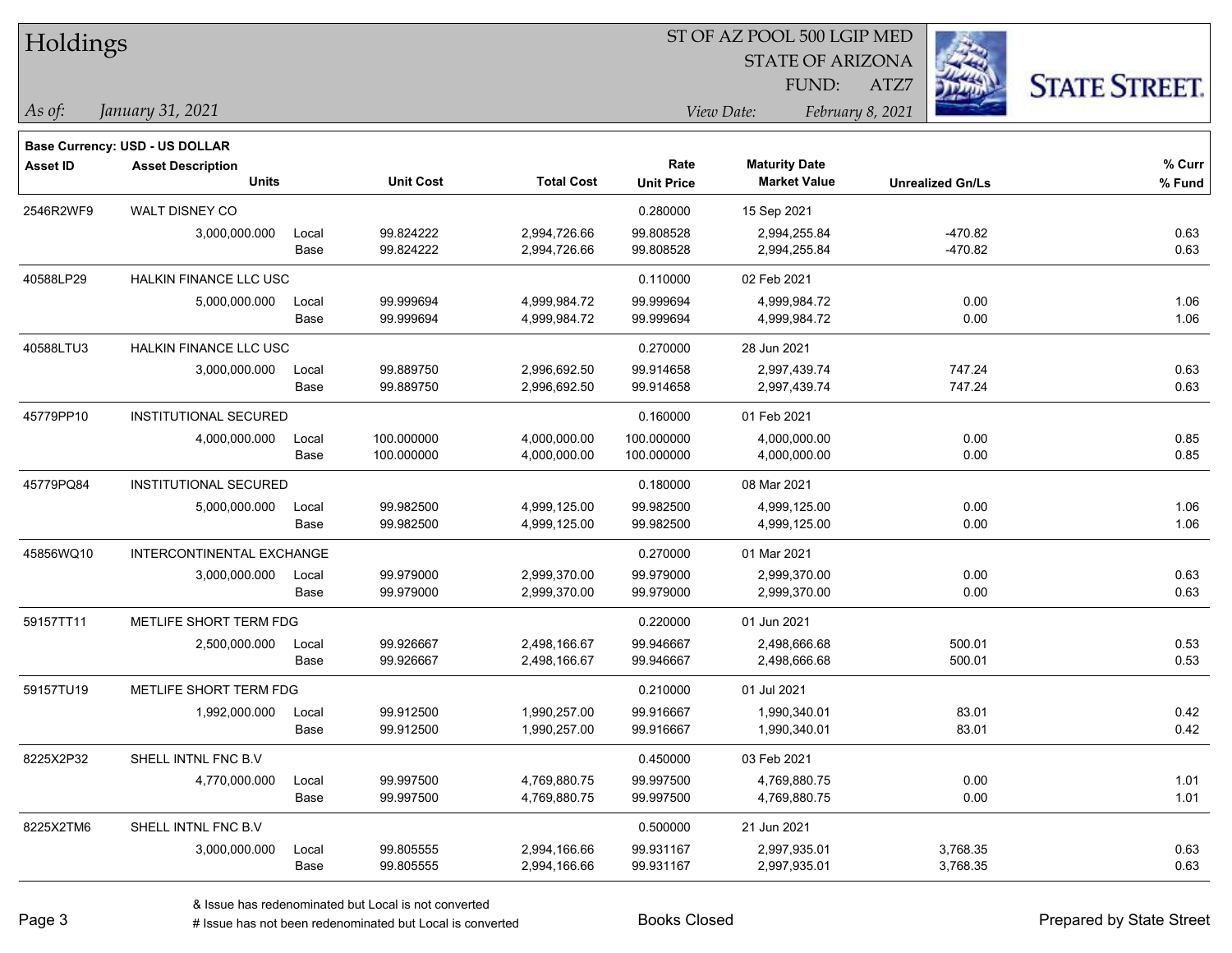| Holdings                                    |       |                                                      |                   | ST OF AZ POOL 500 LGIP MED     |                         |                         |                      |
|---------------------------------------------|-------|------------------------------------------------------|-------------------|--------------------------------|-------------------------|-------------------------|----------------------|
|                                             |       |                                                      |                   |                                | <b>STATE OF ARIZONA</b> |                         |                      |
|                                             |       |                                                      |                   |                                | FUND:                   | ATZ7                    | <b>STATE STREET.</b> |
| $ $ As of:<br>January 31, 2021              |       |                                                      |                   | View Date:<br>February 8, 2021 |                         |                         |                      |
| <b>Base Currency: USD - US DOLLAR</b>       |       |                                                      |                   |                                |                         |                         |                      |
| <b>Asset ID</b><br><b>Asset Description</b> |       |                                                      |                   | Rate                           | <b>Maturity Date</b>    |                         | % Curr               |
| <b>Units</b>                                |       | <b>Unit Cost</b>                                     | <b>Total Cost</b> | <b>Unit Price</b>              | <b>Market Value</b>     | <b>Unrealized Gn/Ls</b> | % Fund               |
| 8225X2W18<br>SHELL INTNL FNC B.V            |       |                                                      |                   | 0.260000                       | 01 Sep 2021             |                         |                      |
| 3,000,000.000                               | Local | 99.846889                                            | 2,995,406.67      | 99.881633                      | 2,996,448.99            | 1,042.32                | 0.63                 |
|                                             | Base  | 99.846889                                            | 2,995,406.67      | 99.881633                      | 2,996,448.99            | 1,042.32                | 0.63                 |
| 89114NPM1<br>TORONTO-DOMINION               |       |                                                      |                   | 0.260000                       | 22 Jul 2021             |                         |                      |
| 760,000.000                                 | Local | 99.980937                                            | 759,855.12        | 100.081966                     | 760,622.94              | 767.82                  | 0.16                 |
|                                             | Base  | 99.980937                                            | 759,855.12        | 100.081966                     | 760,622.94              | 767.82                  | 0.16                 |
| 89116EVC4<br>TORONTO DOMIN HOLDING          |       |                                                      |                   | 0.280000                       | 12 Aug 2021             |                         |                      |
| 1,774,000.000                               | Local | 99.850666                                            | 1,771,350.82      | 99.913067                      | 1,772,457.81            | 1,106.99                | 0.37                 |
|                                             | Base  | 99.850666                                            | 1,771,350.82      | 99.913067                      | 1,772,457.81            | 1,106.99                | 0.37                 |
| 89119AUS5<br><b>TORONTO DOMINION BANK</b>   |       |                                                      |                   | 0.260000                       | 26 Jul 2021             |                         |                      |
| 3,000,000.000                               | Local | 99.873611                                            | 2,996,208.33      | 99.923194                      | 2,997,695.82            | 1,487.49                | 0.63                 |
|                                             | Base  | 99.873611                                            | 2,996,208.33      | 99.923194                      | 2,997,695.82            | 1,487.49                | 0.63                 |
| 89120DS34<br>TORONTO DOMINION BANK          |       |                                                      |                   | 0.340000                       | 10 Jun 2021             |                         |                      |
| 550,000.000                                 | Local | 99.924255                                            | 549,583.40        | 100.039000                     | 550,214.50              | 631.10                  | 0.12                 |
|                                             | Base  | 99.924255                                            | 549,583.40        | 100.039000                     | 550,214.50              | 631.10                  | 0.12                 |
| 94107MR16<br>WASTE MANAGEMENT INC           |       |                                                      |                   | 0.300000                       | 01 Apr 2021             |                         |                      |
| 2,000,000.000                               | Local | 99.950834                                            | 1,999,016.67      | 99.950834                      | 1,999,016.67            | 0.00                    | 0.42                 |
|                                             | Base  | 99.950834                                            | 1,999,016.67      | 99.950834                      | 1,999,016.67            | 0.00                    | 0.42                 |
| 979QHR003<br>SOUTH STREET REPO              |       |                                                      |                   | 0.090000                       | 01 Feb 2021             |                         |                      |
| 5,000,053.330                               | Local | 100.000000                                           | 5,000,053.33      | 100.000000                     | 5,000,053.33            | 0.00                    | 1.06                 |
|                                             | Base  | 100.000000                                           | 5,000,053.33      | 100.000000                     | 5,000,053.33            | 0.00                    | 1.06                 |
| <b>US DOLLAR Total</b>                      |       |                                                      |                   |                                |                         |                         |                      |
| 110,151,053.330                             | Local |                                                      | 110,068,900.91    |                                | 110,086,106.69          | 17,205.78               | 23.28                |
|                                             | Base  |                                                      | 110,068,900.91    |                                | 110,086,106.69          | 17,205.78               | 23.28                |
| <b>CASH EQUIVALENT Total</b>                |       |                                                      |                   |                                |                         |                         |                      |
| 110,151,053.330                             | Base  |                                                      | 110,068,900.91    |                                | 110,086,106.69          | 17,205.78               | 23.28                |
| <b>FIXED INCOME</b>                         |       |                                                      |                   |                                |                         |                         |                      |
| <b>US DOLLAR</b>                            |       |                                                      |                   |                                |                         | Exchange Rate:          | 1.000000             |
|                                             |       | & Issue has redenominated but Local is not converted |                   |                                |                         |                         |                      |

Page 4

denote the redenominated but Local is converted Books Closed Prepared by State Street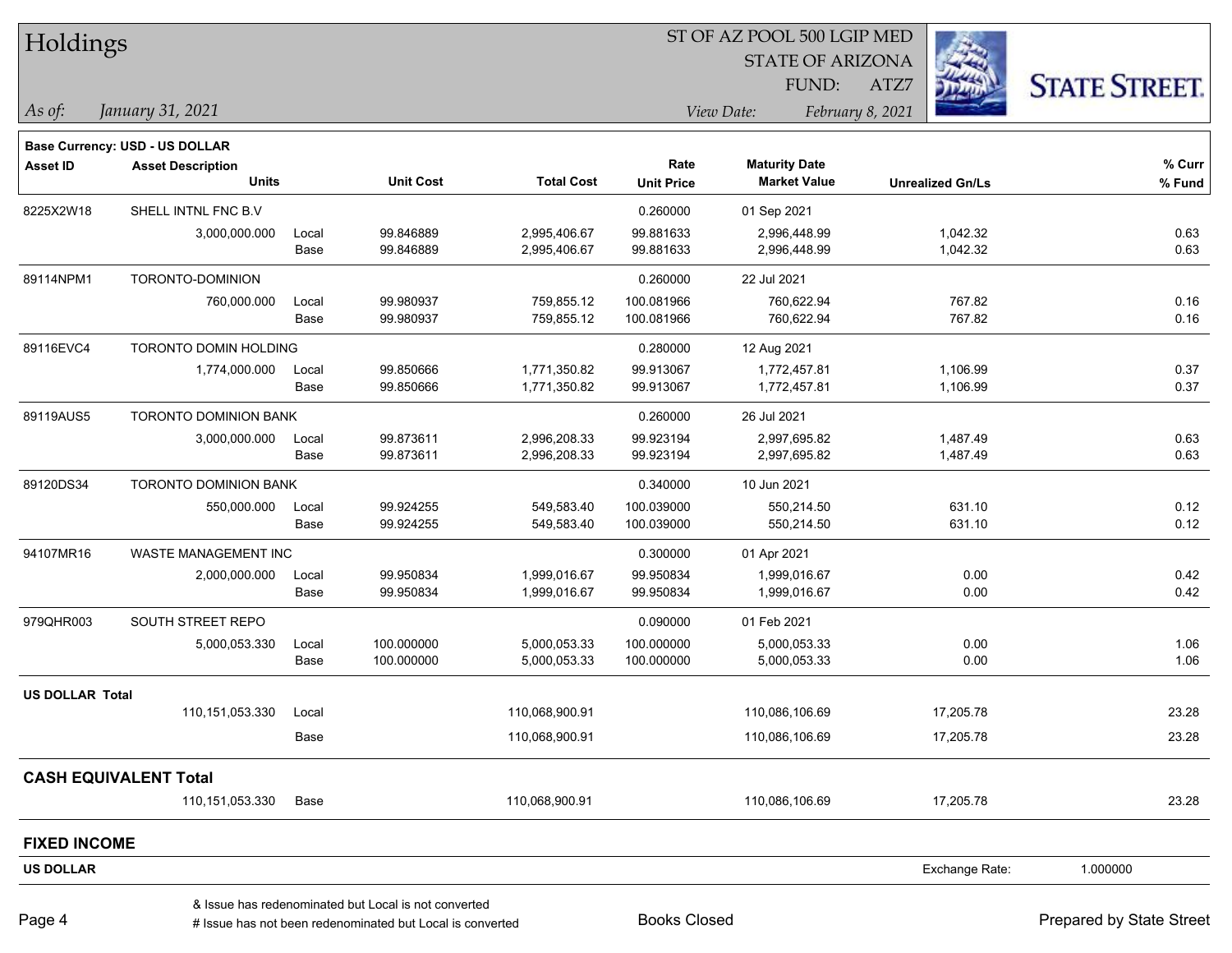| Holdings        |                                               |       |                  |                   | ST OF AZ POOL 500 LGIP MED |                                             |                         |                      |  |  |
|-----------------|-----------------------------------------------|-------|------------------|-------------------|----------------------------|---------------------------------------------|-------------------------|----------------------|--|--|
|                 |                                               |       |                  |                   |                            | <b>STATE OF ARIZONA</b>                     |                         |                      |  |  |
|                 |                                               |       |                  |                   |                            | FUND:                                       | ATZ7                    | <b>STATE STREET.</b> |  |  |
| As of:          | January 31, 2021                              |       |                  |                   |                            | View Date:                                  | February 8, 2021        |                      |  |  |
|                 |                                               |       |                  |                   |                            |                                             |                         |                      |  |  |
|                 | Base Currency: USD - US DOLLAR                |       |                  |                   |                            |                                             |                         |                      |  |  |
| <b>Asset ID</b> | <b>Asset Description</b><br><b>Units</b>      |       | <b>Unit Cost</b> | <b>Total Cost</b> | Rate<br><b>Unit Price</b>  | <b>Maturity Date</b><br><b>Market Value</b> | <b>Unrealized Gn/Ls</b> | % Curr<br>% Fund     |  |  |
|                 |                                               |       |                  |                   |                            |                                             |                         |                      |  |  |
| 02079KAH0       | ALPHABET INC SR UNSECURED 08/25 0.45          |       |                  |                   | 0.450000                   | 15 Aug 2025                                 |                         |                      |  |  |
|                 | 3,000,000.000                                 | Local | 99.910873        | 2,997,326.18      | 99.508482                  | 2,985,254.46                                | $-12,071.72$            | 0.63                 |  |  |
|                 |                                               | Base  | 99.910873        | 2,997,326.18      | 99.508482                  | 2,985,254.46                                | $-12,071.72$            | 0.63                 |  |  |
| 025816CD9       | AMERICAN EXPRESS CO SR UNSECURED 05/22 2.75   |       |                  |                   | 2.750000                   | 20 May 2022                                 |                         |                      |  |  |
|                 | 4,000,000.000                                 | Local | 99.948212        | 3,997,928.47      | 102.951047                 | 4,118,041.88                                | 120,113.41              | 0.87                 |  |  |
|                 |                                               | Base  | 99.948212        | 3,997,928.47      | 102.951047                 | 4,118,041.88                                | 120,113.41              | 0.87                 |  |  |
| 025816CG2       | AMERICAN EXPRESS CO SR UNSECURED 07/24 2.5    |       |                  |                   | 2.500000                   | 30 Jul 2024                                 |                         |                      |  |  |
|                 | 5,000,000.000                                 | Local | 99.775287        | 4,988,764.37      | 106.238317                 | 5,311,915.85                                | 323,151.48              | 1.12                 |  |  |
|                 |                                               | Base  | 99.775287        | 4,988,764.37      | 106.238317                 | 5,311,915.85                                | 323, 151.48             | 1.12                 |  |  |
| 02582JHS2       | AMERICAN EXPRESS CREDIT ACCOUN AMXCA 2018 3 A |       |                  |                   | 0.446500                   | 15 Oct 2025                                 |                         |                      |  |  |
|                 | 4,000,000.000                                 | Local | 100.000000       | 4,000,000.00      | 100.430050                 | 4,017,202.00                                | 17,202.00               | 0.85                 |  |  |
| Original Face:  | 4,000,000.000                                 | Base  | 100.000000       | 4,000,000.00      | 100.430050                 | 4,017,202.00                                | 17,202.00               | 0.85                 |  |  |
| 02665WCC3       | AMERICAN HONDA FINANCE SR UNSECURED 02/21 VAR |       |                  |                   | 0.423630                   | 12 Feb 2021                                 |                         |                      |  |  |
|                 | 5,000,000.000                                 | Local | 100.000000       | 5,000,000.00      | 100.008100                 | 5,000,405.00                                | 405.00                  | 1.06                 |  |  |
|                 |                                               | Base  | 100.000000       | 5,000,000.00      | 100.008100                 | 5,000,405.00                                | 405.00                  | 1.06                 |  |  |
| 02665WDP3       | AMERICAN HONDA FINANCE SR UNSECURED 09/23 VAR |       |                  |                   | 0.645880                   | 08 Sep 2023                                 |                         |                      |  |  |
|                 | 5,000,000.000                                 | Local | 100.000000       | 5,000,000.00      | 100.507738                 | 5,025,386.90                                | 25,386.90               | 1.06                 |  |  |
|                 |                                               | Base  | 100.000000       | 5,000,000.00      | 100.507738                 | 5,025,386.90                                | 25,386.90               | 1.06                 |  |  |
| 037833CP3       | APPLE INC SR UNSECURED 05/22 VAR              |       |                  |                   | 0.555000                   | 11 May 2022                                 |                         |                      |  |  |
|                 | 7,000,000.000                                 | Local | 100.000000       | 7,000,000.00      | 100.437786                 | 7,030,645.02                                | 30,645.02               | 1.49                 |  |  |
|                 |                                               | Base  | 100.000000       | 7,000,000.00      | 100.437786                 | 7,030,645.02                                | 30,645.02               | 1.49                 |  |  |
| 037833DM9       | APPLE INC SR UNSECURED 09/24 1.8              |       |                  |                   | 1.800000                   | 11 Sep 2024                                 |                         |                      |  |  |
|                 | 2,000,000.000                                 | Local | 99.836617        | 1,996,732.34      | 104.888350                 | 2,097,767.00                                | 101,034.66              | 0.44                 |  |  |
|                 |                                               | Base  | 99.836617        | 1,996,732.34      | 104.888350                 | 2,097,767.00                                | 101,034.66              | 0.44                 |  |  |
| 037833DT4       | APPLE INC SR UNSECURED 05/25 1.125            |       |                  |                   | 1.125000                   | 11 May 2025                                 |                         |                      |  |  |
|                 | 5,000,000.000                                 | Local | 99.847511        | 4,992,375.56      | 102.245929                 | 5,112,296.45                                | 119,920.89              | 1.08                 |  |  |
|                 |                                               | Base  | 99.847511        | 4,992,375.56      | 102.245929                 | 5,112,296.45                                | 119,920.89              | 1.08                 |  |  |
| 05531GAA9       | TRUIST FINANCIAL CORP SUBORDINATED 03/22 3.95 |       |                  |                   | 3.950000                   | 22 Mar 2022                                 |                         |                      |  |  |
|                 | 3,000,000.000                                 | Local | 103.640393       | 3,109,211.79      | 103.825668                 | 3,114,770.04                                | 5,558.25                | 0.66                 |  |  |
|                 |                                               | Base  | 103.640393       | 3,109,211.79      | 103.825668                 | 3,114,770.04                                | 5,558.25                | 0.66                 |  |  |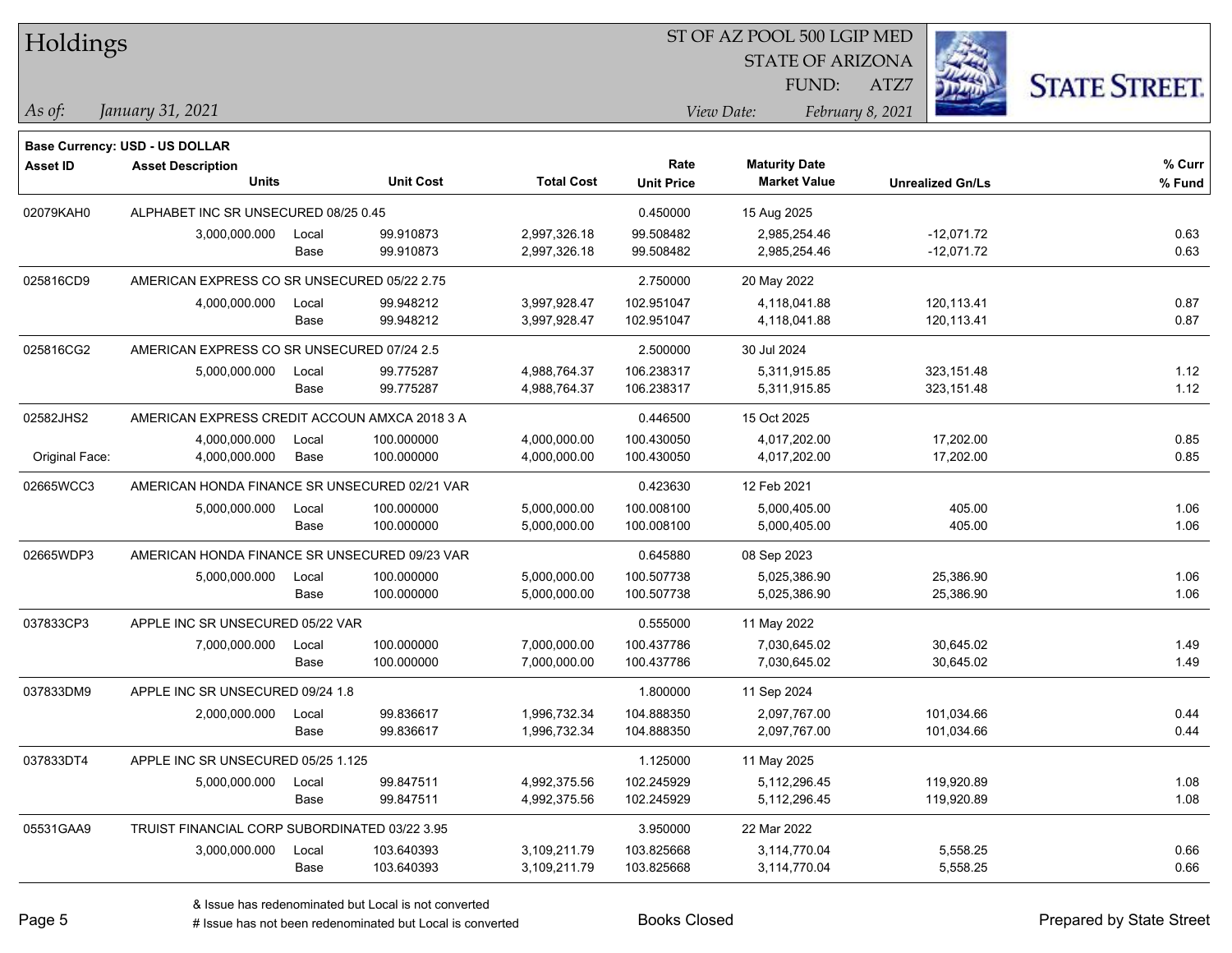| Holdings        |                                                |       |                  |                   |                   |                         |                         |                      |
|-----------------|------------------------------------------------|-------|------------------|-------------------|-------------------|-------------------------|-------------------------|----------------------|
|                 |                                                |       |                  |                   |                   | <b>STATE OF ARIZONA</b> |                         |                      |
|                 |                                                |       |                  |                   |                   | FUND:                   | ATZ7                    | <b>STATE STREET.</b> |
| $\vert$ As of:  | January 31, 2021                               |       |                  |                   |                   | View Date:              | February 8, 2021        |                      |
|                 | <b>Base Currency: USD - US DOLLAR</b>          |       |                  |                   |                   |                         |                         |                      |
| <b>Asset ID</b> | <b>Asset Description</b>                       |       |                  |                   | Rate              | <b>Maturity Date</b>    |                         | % Curr               |
|                 | <b>Units</b>                                   |       | <b>Unit Cost</b> | <b>Total Cost</b> | <b>Unit Price</b> | <b>Market Value</b>     | <b>Unrealized Gn/Ls</b> | % Fund               |
| 06048WK66       | BANK OF AMERICA CORP SR UNSECURED 12/25 VAR    |       |                  |                   | 0.650000          | 23 Dec 2025             |                         |                      |
|                 | 3,000,000.000                                  | Local | 99.681071        | 2,990,432.14      | 99.963586         | 2,998,907.58            | 8,475.44                | 0.63                 |
|                 |                                                | Base  | 99.681071        | 2,990,432.14      | 99.963586         | 2,998,907.58            | 8,475.44                | 0.63                 |
| 06048WXT2       | BANK OF AMERICA CORP SR UNSECURED 09/21 VAR    |       |                  |                   | 2.000000          | 26 Sep 2021             |                         |                      |
|                 | 2,000,000.000                                  | Local | 100.000000       | 2,000,000.00      | 100.580749        | 2,011,614.98            | 11,614.98               | 0.43                 |
|                 |                                                | Base  | 100.000000       | 2,000,000.00      | 100.580749        | 2,011,614.98            | 11,614.98               | 0.43                 |
| 06051GHF9       | BANK OF AMERICA CORP SR UNSECURED 03/24 VAR    |       |                  |                   | 3.550000          | 05 Mar 2024             |                         |                      |
|                 | 3,564,000.000                                  | Local | 102.354145       | 3,647,901.72      | 106.353897        | 3,790,452.89            | 142,551.17              | 0.80                 |
|                 |                                                | Base  | 102.354145       | 3,647,901.72      | 106.353897        | 3,790,452.89            | 142,551.17              | 0.80                 |
| 06051GJG5       | BANK OF AMERICA CORP SR UNSECURED 09/25 VAR    |       |                  |                   | 0.981000          | 25 Sep 2025             |                         |                      |
|                 | 4,000,000.000                                  | Local | 100.000000       | 4,000,000.00      | 100.781829        | 4,031,273.16            | 31,273.16               | 0.85                 |
|                 |                                                | Base  | 100.000000       | 4,000,000.00      | 100.781829        | 4,031,273.16            | 31,273.16               | 0.85                 |
| 06367WF99       | BANK OF MONTREAL SR UNSECURED 05/23 VAR        |       |                  |                   | 1.100000          | 12 May 2023             |                         |                      |
|                 | 3,000,000.000                                  | Local | 100.000000       | 3,000,000.00      | 101.015000        | 3,030,450.00            | 30,450.00               | 0.64                 |
|                 |                                                | Base  | 100.000000       | 3,000,000.00      | 101.015000        | 3,030,450.00            | 30,450.00               | 0.64                 |
| 06367WWB5       | BANK OF MONTREAL SR UNSECURED 02/25 2.25       |       |                  |                   | 2.250000          | 19 Feb 2025             |                         |                      |
|                 | 3,000,000.000                                  | Local | 100.000000       | 3,000,000.00      | 99.993755         | 2,999,812.65            | $-187.35$               | 0.63                 |
|                 |                                                | Base  | 100.000000       | 3,000,000.00      | 99.993755         | 2,999,812.65            | $-187.35$               | 0.63                 |
| 06367WX81       | BANK OF MONTREAL SR UNSECURED 07/25 VAR        |       |                  |                   | 1.000000          | 30 Jul 2025             |                         |                      |
|                 | 4,229,000.000                                  | Local | 100.000000       | 4,229,000.00      | 99.659098         | 4,214,583.25            | $-14,416.75$            | 0.89                 |
|                 |                                                | Base  | 100.000000       | 4,229,000.00      | 99.659098         | 4,214,583.25            | $-14,416.75$            | 0.89                 |
| 06406RAL1       | BANK OF NY MELLON CORP SR UNSECURED 10/24 2.1  |       |                  |                   | 2.100000          | 24 Oct 2024             |                         |                      |
|                 | 3,000,000.000                                  | Local | 99.869636        | 2.996.089.08      | 105.981818        | 3,179,454.54            | 183,365.46              | 0.67                 |
|                 |                                                | Base  | 99.869636        | 2,996,089.08      | 105.981818        | 3,179,454.54            | 183,365.46              | 0.67                 |
| 06406RAP2       | BANK OF NY MELLON CORP SR UNSECURED 12/23 0.35 |       |                  |                   | 0.350000          | 07 Dec 2023             |                         |                      |
|                 | 2,000,000.000                                  | Local | 99.898627        | 1,997,972.53      | 100.206026        | 2,004,120.52            | 6,147.99                | 0.42                 |
|                 |                                                | Base  | 99.898627        | 1,997,972.53      | 100.206026        | 2,004,120.52            | 6,147.99                | 0.42                 |
| 064159SH0       | BANK OF NOVA SCOTIA SR UNSECURED 11/22 2       |       |                  |                   | 2.000000          | 15 Nov 2022             |                         |                      |
|                 | 3,000,000.000                                  | Local | 99.982066        | 2,999,461.97      | 103.154176        | 3,094,625.28            | 95,163.31               | 0.65                 |
|                 |                                                | Base  | 99.982066        | 2,999,461.97      | 103.154176        | 3,094,625.28            | 95,163.31               | 0.65                 |

# Issue has not been redenominated but Local is converted Books Closed Prepared by State Street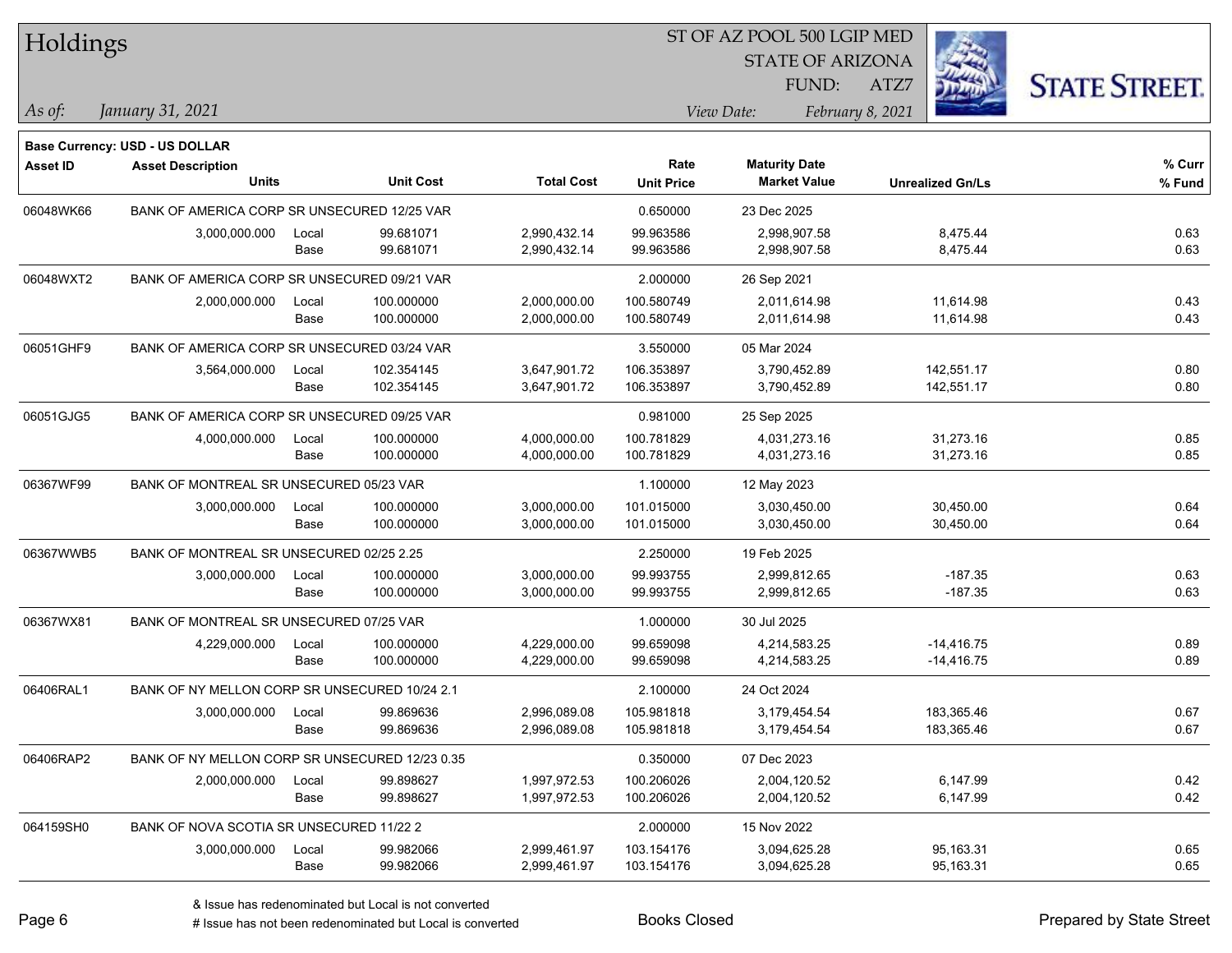| Holdings        |                                                 |       |                  |                   | ST OF AZ POOL 500 LGIP MED |                                             |                         |                      |
|-----------------|-------------------------------------------------|-------|------------------|-------------------|----------------------------|---------------------------------------------|-------------------------|----------------------|
|                 |                                                 |       |                  |                   |                            | <b>STATE OF ARIZONA</b>                     |                         |                      |
|                 |                                                 |       |                  |                   |                            | FUND:                                       | ATZ7                    | <b>STATE STREET.</b> |
| $\vert$ As of:  | January 31, 2021                                |       |                  |                   |                            | View Date:                                  | February 8, 2021        |                      |
|                 |                                                 |       |                  |                   |                            |                                             |                         |                      |
|                 | Base Currency: USD - US DOLLAR                  |       |                  |                   |                            |                                             |                         |                      |
| <b>Asset ID</b> | <b>Asset Description</b><br><b>Units</b>        |       | <b>Unit Cost</b> | <b>Total Cost</b> | Rate<br><b>Unit Price</b>  | <b>Maturity Date</b><br><b>Market Value</b> | <b>Unrealized Gn/Ls</b> | $%$ Curr<br>% Fund   |
| 07330NAT2       | TRUIST BANK SR UNSECURED 12/24 2.15             |       |                  |                   | 2.150000                   | 06 Dec 2024                                 |                         |                      |
|                 | 5,000,000.000                                   | Local | 99.870039        | 4,993,501.94      | 105.948000                 | 5,297,400.00                                | 303,898.06              | 1.12                 |
|                 |                                                 | Base  | 99.870039        | 4,993,501.94      | 105.948000                 | 5,297,400.00                                | 303,898.06              | 1.12                 |
| 097023CZ6       | BOEING CO SR UNSECURED 02/24 1.95               |       |                  |                   | 1.950000                   | 01 Feb 2024                                 |                         |                      |
|                 | 3,000,000.000                                   | Local | 99.874435        | 2,996,233.05      | 102.678724                 | 3,080,361.72                                | 84,128.67               | 0.65                 |
|                 |                                                 | Base  | 99.874435        | 2,996,233.05      | 102.678724                 | 3,080,361.72                                | 84,128.67               | 0.65                 |
| 126650CT5       | CVS HEALTH CORP SR UNSECURED 06/21 2.125        |       |                  |                   | 2.125000                   | 01 Jun 2021                                 |                         |                      |
|                 | 2,000,000.000                                   | Local | 99.986220        | 1,999,724.39      | 100.461317                 | 2,009,226.34                                | 9,501.95                | 0.42                 |
|                 |                                                 | Base  | 99.986220        | 1,999,724.39      | 100.461317                 | 2,009,226.34                                | 9,501.95                | 0.42                 |
| 136069TZ4       | CANADIAN IMPERIAL BANK SR UNSECURED 06/22 VAR   |       |                  |                   | 0.939250                   | 16 Jun 2022                                 |                         |                      |
|                 | 3,000,000.000                                   | Local | 100.000000       | 3,000,000.00      | 100.872261                 | 3,026,167.83                                | 26,167.83               | 0.64                 |
|                 |                                                 | Base  | 100.000000       | 3,000,000.00      | 100.872261                 | 3,026,167.83                                | 26,167.83               | 0.64                 |
| 141781BP8       | CARGILL INC SR UNSECURED 144A 02/24 0.4         |       |                  |                   | 0.400000                   | 02 Feb 2024                                 |                         |                      |
|                 | 2,000,000.000                                   | Local | 99.893000        | 1,997,860.00      | 99.876388                  | 1,997,527.76                                | $-332.24$               | 0.42                 |
|                 |                                                 | Base  | 99.893000        | 1,997,860.00      | 99.876388                  | 1,997,527.76                                | $-332.24$               | 0.42                 |
| 14316HAA0       | CARMAX AUTO OWNER TRUST CARMX 2020 4 A1         |       |                  |                   | 0.241980                   | 15 Oct 2021                                 |                         |                      |
|                 | 1,196,136.750                                   | Local | 100.000000       | 1,196,136.75      | 100.004060                 | 1,196,185.31                                | 48.56                   | 0.25                 |
| Original Face:  | 2,500,000.000                                   | Base  | 100.000000       | 1,196,136.75      | 100.004060                 | 1,196,185.31                                | 48.56                   | 0.25                 |
| 166756AE6       | CHEVRON USA INC COMPANY GUAR 08/25 0.687        |       |                  |                   | 0.687000                   | 12 Aug 2025                                 |                         |                      |
|                 | 5,000,000.000                                   | Local | 100.000000       | 5,000,000.00      | 99.574897                  | 4,978,744.85                                | $-21,255.15$            | 1.05                 |
|                 |                                                 | Base  | 100.000000       | 5,000,000.00      | 99.574897                  | 4,978,744.85                                | $-21,255.15$            | 1.05                 |
| 172967KK6       | CITIGROUP INC SR UNSECURED 03/21 2.7            |       |                  |                   | 2.700000                   | 30 Mar 2021                                 |                         |                      |
|                 | 2,370,000.000                                   | Local | 100.016409       | 2,370,388.90      | 100.408000                 | 2.379.669.60                                | 9,280.70                | 0.50                 |
|                 |                                                 | Base  | 100.016409       | 2,370,388.90      | 100.408000                 | 2,379,669.60                                | 9,280.70                | 0.50                 |
| 17328VAD2       | CITIGROUP GLOBAL MARKETS COMPANY GUAR 03/25 2   |       |                  |                   | 2.000000                   | 31 Mar 2025                                 |                         |                      |
|                 | 2,155,000.000                                   | Local | 100.000000       | 2,155,000.00      | 100.101935                 | 2,157,196.70                                | 2,196.70                | 0.46                 |
|                 |                                                 | Base  | 100.000000       | 2,155,000.00      | 100.101935                 | 2,157,196.70                                | 2,196.70                | 0.46                 |
| 17328W4G0       | CITIGROUP GLOBAL MARKETS COMPANY GUAR 07/25 VAR |       |                  |                   | 1.100000                   | 31 Jul 2025                                 |                         |                      |
|                 | 5,000,000.000                                   | Local | 100.000000       | 5,000,000.00      | 98.995809                  | 4,949,790.45                                | $-50,209.55$            | 1.05                 |
|                 |                                                 | Base  | 100.000000       | 5,000,000.00      | 98.995809                  | 4,949,790.45                                | $-50,209.55$            | 1.05                 |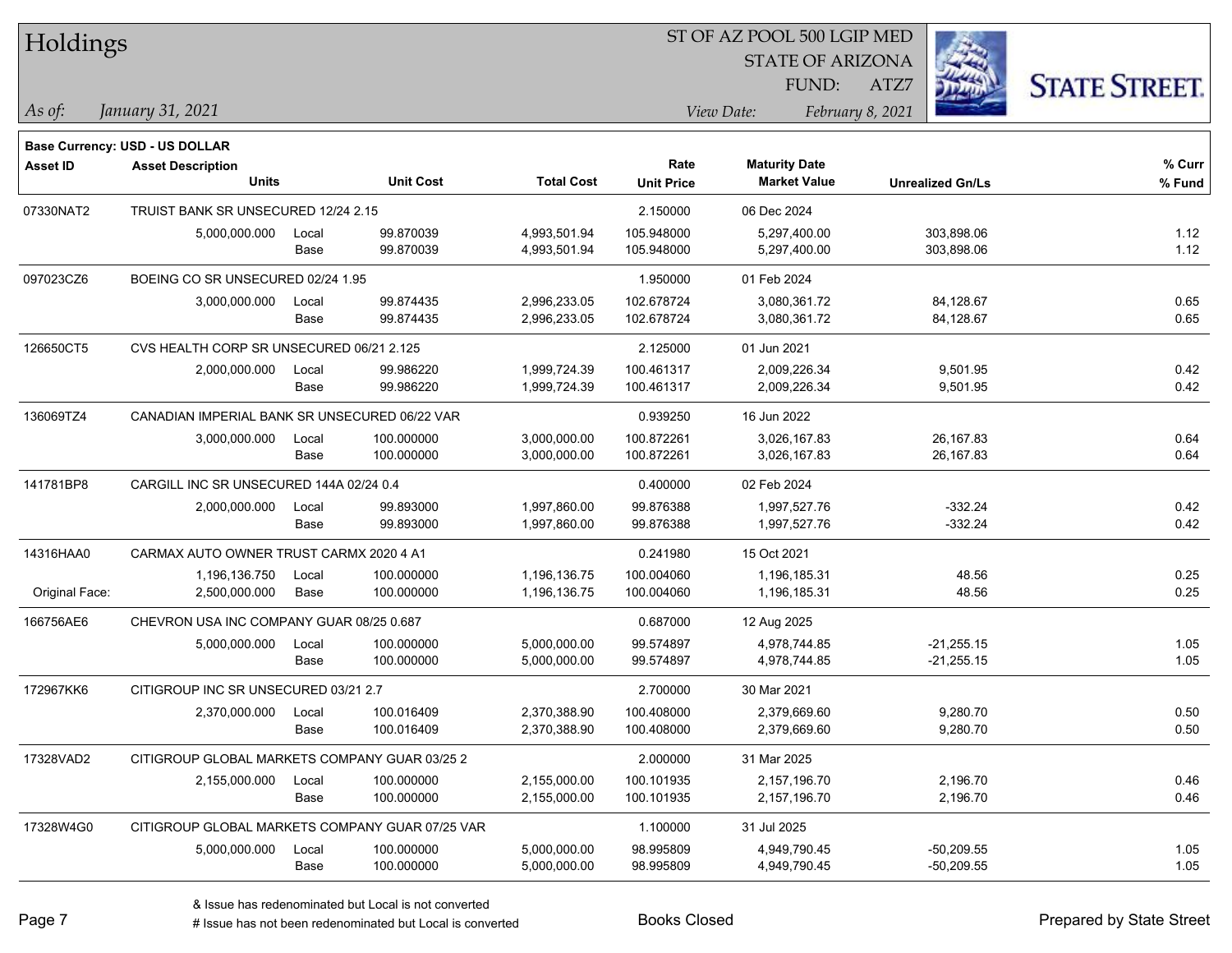|  |  | Holdings |  |
|--|--|----------|--|
|--|--|----------|--|

STATE OF ARIZONA FUND:



*January 31, 2021 As of: View Date: February 8, 2021*

**Base Currency: USD - US DOLLAR**

ATZ7

| Asset ID       | <b>Asset Description</b>                           |       |                  |                   | Rate              | <b>Maturity Date</b> |                         | % Curr |
|----------------|----------------------------------------------------|-------|------------------|-------------------|-------------------|----------------------|-------------------------|--------|
|                | <b>Units</b>                                       |       | <b>Unit Cost</b> | <b>Total Cost</b> | <b>Unit Price</b> | <b>Market Value</b>  | <b>Unrealized Gn/Ls</b> | % Fund |
| 254687FK7      | WALT DISNEY COMPANY/THE COMPANY GUAR 08/24 1.75    |       |                  |                   | 1.750000          | 30 Aug 2024          |                         |        |
|                | 5,000,000.000                                      | Local | 99.709223        | 4,985,461.15      | 104.071875        | 5,203,593.75         | 218,132.60              | 1.10   |
|                |                                                    | Base  | 99.709223        | 4,985,461.15      | 104.071875        | 5,203,593.75         | 218,132.60              | 1.10   |
| 26441CBD6      | DUKE ENERGY CORP SR UNSECURED 03/22 VAR            |       |                  |                   | 0.870630          | 11 Mar 2022          |                         |        |
|                | 3,000,000.000                                      | Local | 100.529601       | 3,015,888.02      | 100.647153        | 3,019,414.59         | 3,526.57                | 0.64   |
|                |                                                    | Base  | 100.529601       | 3,015,888.02      | 100.647153        | 3,019,414.59         | 3,526.57                | 0.64   |
| 30231GBC5      | EXXON MOBIL CORPORATION SR UNSECURED 08/24 2.019   |       |                  |                   | 2.019000          | 16 Aug 2024          |                         |        |
|                | 5,000,000.000                                      | Local | 100.000000       | 5,000,000.00      | 104.966221        | 5,248,311.05         | 248,311.05              | 1.11   |
|                |                                                    | Base  | 100.000000       | 5,000,000.00      | 104.966221        | 5,248,311.05         | 248,311.05              | 1.11   |
| 30303KAA4      | FRESB MULTIFAMILY MORTGAGE PAS FRESB 2017 SB35 A5F |       |                  |                   | 2.250000          | 25 Jun 2022          |                         |        |
|                | 2,571,207.050                                      | Local | 100.000000       | 2,571,207.05      | 102.027520        | 2,623,338.79         | 52,131.74               | 0.55   |
| Original Face: | 5,126,000.000                                      | Base  | 100.000000       | 2,571,207.05      | 102.027520        | 2,623,338.79         | 52,131.74               | 0.55   |
| 3128M8RU0      | FED HM LN PC POOL G06499 FG 03/41 FIXED 4          |       |                  |                   | 4.000000          | 01 Mar 2041          |                         |        |
|                | 479,854.660                                        | Local | 103.185733       | 495,141.55        | 111.590144        | 535,470.51           | 40,328.96               | 0.11   |
| Original Face: | 2,090,000.000                                      | Base  | 103.185733       | 495,141.55        | 111.590144        | 535,470.51           | 40,328.96               | 0.11   |
| 3128MMHX4      | FED HM LN PC POOL G18245 FG 03/23 FIXED 4.5        |       |                  |                   | 4.500000          | 01 Mar 2023          |                         |        |
|                | 1,167.070                                          | Local | 100.460983       | 1,172.45          | 105.107190        | 1,226.67             | 54.22                   | 0.00   |
| Original Face: | 250,000.000                                        | Base  | 100.460983       | 1,172.45          | 105.107190        | 1,226.67             | 54.22                   | 0.00   |
| 3128MMK36      | FED HM LN PC POOL G18313 FG 06/24 FIXED 4.5        |       |                  |                   | 4.500000          | 01 Jun 2024          |                         |        |
|                | 17,834.870                                         | Local | 100.063079       | 17,846.12         | 105.131483        | 18,750.06            | 903.94                  | 0.00   |
| Original Face: | 1,000,000.000                                      | Base  | 100.063079       | 17,846.12         | 105.131483        | 18,750.06            | 903.94                  | 0.00   |
| 3128MMKJ1      | FED HM LN PC POOL G18296 FG 02/24 FIXED 4.5        |       |                  |                   | 4.500000          | 01 Feb 2024          |                         |        |
|                | 18,551.850                                         | Local | 100.359263       | 18,618.50         | 104.984030        | 19,476.48            | 857.98                  | 0.00   |
| Original Face: | 2,206,300.000                                      | Base  | 100.359263       | 18,618.50         | 104.984030        | 19,476.48            | 857.98                  | 0.00   |
| 3128MMN33      | FED HM LN PC POOL G18409 FG 11/26 FIXED 3          |       |                  |                   | 3.000000          | 01 Nov 2026          |                         |        |
|                | 411,038.200                                        | Local | 101.033948       | 415,288.12        | 105.792924        | 434,849.33           | 19,561.21               | 0.09   |
| Original Face: | 5,000,000.000                                      | Base  | 101.033948       | 415,288.12        | 105.792924        | 434,849.33           | 19,561.21               | 0.09   |
| 3128MMQT3      | FED HM LN PC POOL G18465 FG 05/28 FIXED 2.5        |       |                  |                   | 2.500000          | 01 May 2028          |                         |        |
|                | 1,212,216.600                                      | Local | 101.590730       | 1,231,499.69      | 105.252885        | 1,275,892.94         | 44,393.25               | 0.27   |
| Original Face: | 5,000,000.000                                      | Base  | 101.590730       | 1,231,499.69      | 105.252885        | 1,275,892.94         | 44,393.25               | 0.27   |

A ISSUE ISSUE ISSUE ISSUE ISSUE ISSUE ISSUE ISSUE ISSUE ISSUE ISSUE ISSUE ISSUE ISSUE ISSUE ISSUE ISSUE ISSUE I<br>
# Issue has not been redenominated but Local is converted **BOOKS** Closed **Prepared by State Street**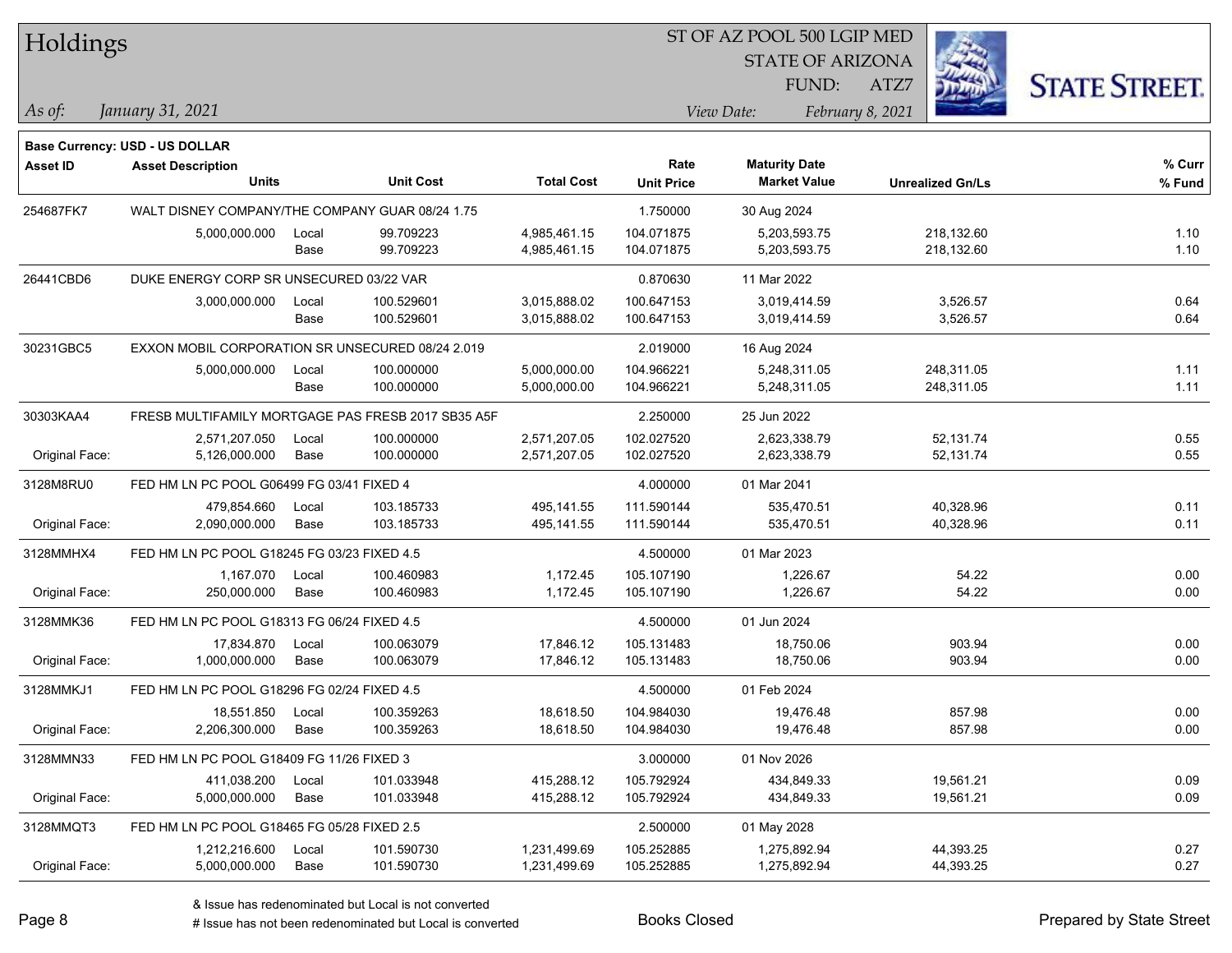| Holdings |
|----------|
|          |

STATE OF ARIZONA FUND:

ATZ7



*January 31, 2021 As of: View Date: February 8, 2021*

|                | Base Currency: USD - US DOLLAR              |               |                          |                              |                           |                                             |                            |                  |
|----------------|---------------------------------------------|---------------|--------------------------|------------------------------|---------------------------|---------------------------------------------|----------------------------|------------------|
| Asset ID       | <b>Asset Description</b><br><b>Units</b>    |               | <b>Unit Cost</b>         | <b>Total Cost</b>            | Rate<br><b>Unit Price</b> | <b>Maturity Date</b><br><b>Market Value</b> | <b>Unrealized Gn/Ls</b>    | % Curr<br>% Fund |
| 3128PMY87      | FED HM LN PC POOL J09735 FG 06/24 FIXED 4.5 |               |                          |                              | 4.500000                  | 01 Jun 2024                                 |                            |                  |
| Original Face: | 16,167.310<br>1,000,000.000                 | Local<br>Base | 100.641294<br>100.641294 | 16,270.99<br>16,270.99       | 105.140865<br>105.140865  | 16,998.45<br>16,998.45                      | 727.46<br>727.46           | 0.00<br>0.00     |
| 3128PR3M9      | FED HM LN PC POOL J12604 FG 07/25 FIXED 4   |               |                          |                              | 4.000000                  | 01 Jul 2025                                 |                            |                  |
| Original Face: | 200,498.220<br>6,000,000.000                | Local<br>Base | 100.869120<br>100.869120 | 202,240.79<br>202,240.79     | 106.325569<br>106.325569  | 213,180.87<br>213,180.87                    | 10,940.08<br>10,940.08     | 0.05<br>0.05     |
| 3128PSKA4      | FED HM LN PC POOL J12989 FG 09/25 FIXED 3.5 |               |                          |                              | 3.500000                  | 01 Sep 2025                                 |                            |                  |
| Original Face: | 193,309.550<br>5,000,000.000                | Local<br>Base | 101.154071<br>101.154071 | 195,540.48<br>195,540.48     | 106.520508<br>106.520508  | 205,914.31<br>205,914.31                    | 10,373.83<br>10,373.83     | 0.04<br>0.04     |
| 31292LFA8      | FED HM LN PC POOL C03761 FG 02/42 FIXED 3.5 |               |                          |                              | 3.500000                  | 01 Feb 2042                                 |                            |                  |
| Original Face: | 1,087,195.000<br>5,000,000.000              | Local<br>Base | 103.528574<br>103.528574 | 1,125,557.48<br>1,125,557.48 | 108.549520<br>108.549520  | 1,180,144.95<br>1,180,144.95                | 54,587.47<br>54,587.47     | 0.25<br>0.25     |
| 312936EV5      | FED HM LN PC POOL A89148 FG 10/39 FIXED 4   |               |                          |                              | 4.000000                  | 01 Oct 2039                                 |                            |                  |
| Original Face: | 822,706.940<br>5,700,000.000                | Local<br>Base | 103.401639<br>103.401639 | 850,692.46<br>850,692.46     | 110.599814<br>110.599814  | 909,912.35<br>909,912.35                    | 59,219.89<br>59,219.89     | 0.19<br>0.19     |
| 312944H79      | FED HM LN PC POOL A95654 FG 12/40 FIXED 4   |               |                          |                              | 4.000000                  | 01 Dec 2040                                 |                            |                  |
| Original Face: | 382,317.400<br>2,000,000.000                | Local<br>Base | 103.172286<br>103.172286 | 394,445.60<br>394,445.60     | 111.578269<br>111.578269  | 426,583.14<br>426,583.14                    | 32,137.54<br>32,137.54     | 0.09<br>0.09     |
| 3133EL4W1      | FEDERAL FARM CREDIT BANK BONDS 08/25 0.61   |               |                          |                              | 0.610000                  | 25 Aug 2025                                 |                            |                  |
|                | 3,000,000.000                               | Local<br>Base | 99.992941<br>99.992941   | 2,999,788.23<br>2,999,788.23 | 99.678036<br>99.678036    | 2,990,341.08<br>2,990,341.08                | $-9,447.15$<br>$-9,447.15$ | 0.63<br>0.63     |
| 3133ELE67      | FEDERAL FARM CREDIT BANK BONDS 06/24 0.58   |               |                          |                              | 0.580000                  | 03 Jun 2024                                 |                            |                  |
|                | 5,000,000.000                               | Local<br>Base | 100.000000<br>100.000000 | 5,000,000.00<br>5,000,000.00 | 100.072165<br>100.072165  | 5,003,608.25<br>5,003,608.25                | 3,608.25<br>3,608.25       | 1.06<br>1.06     |
| 3133ELTC8      | FEDERAL FARM CREDIT BANK BONDS 03/25 1.125  |               |                          |                              | 1.125000                  | 17 Mar 2025                                 |                            |                  |
|                | 3,000,000.000                               | Local<br>Base | 100.002893<br>100.002893 | 3,000,086.80<br>3,000,086.80 | 100.099444<br>100.099444  | 3,002,983.32<br>3,002,983.32                | 2,896.52<br>2,896.52       | 0.63<br>0.63     |
| 3133ELX33      | FEDERAL FARM CREDIT BANK BONDS 07/25 0.69   |               |                          |                              | 0.690000                  | 22 Jul 2025                                 |                            |                  |
|                | 3,000,000.000                               | Local<br>Base | 99.976511<br>99.976511   | 2,999,295.33<br>2,999,295.33 | 100.007628<br>100.007628  | 3,000,228.84<br>3,000,228.84                | 933.51<br>933.51           | 0.63<br>0.63     |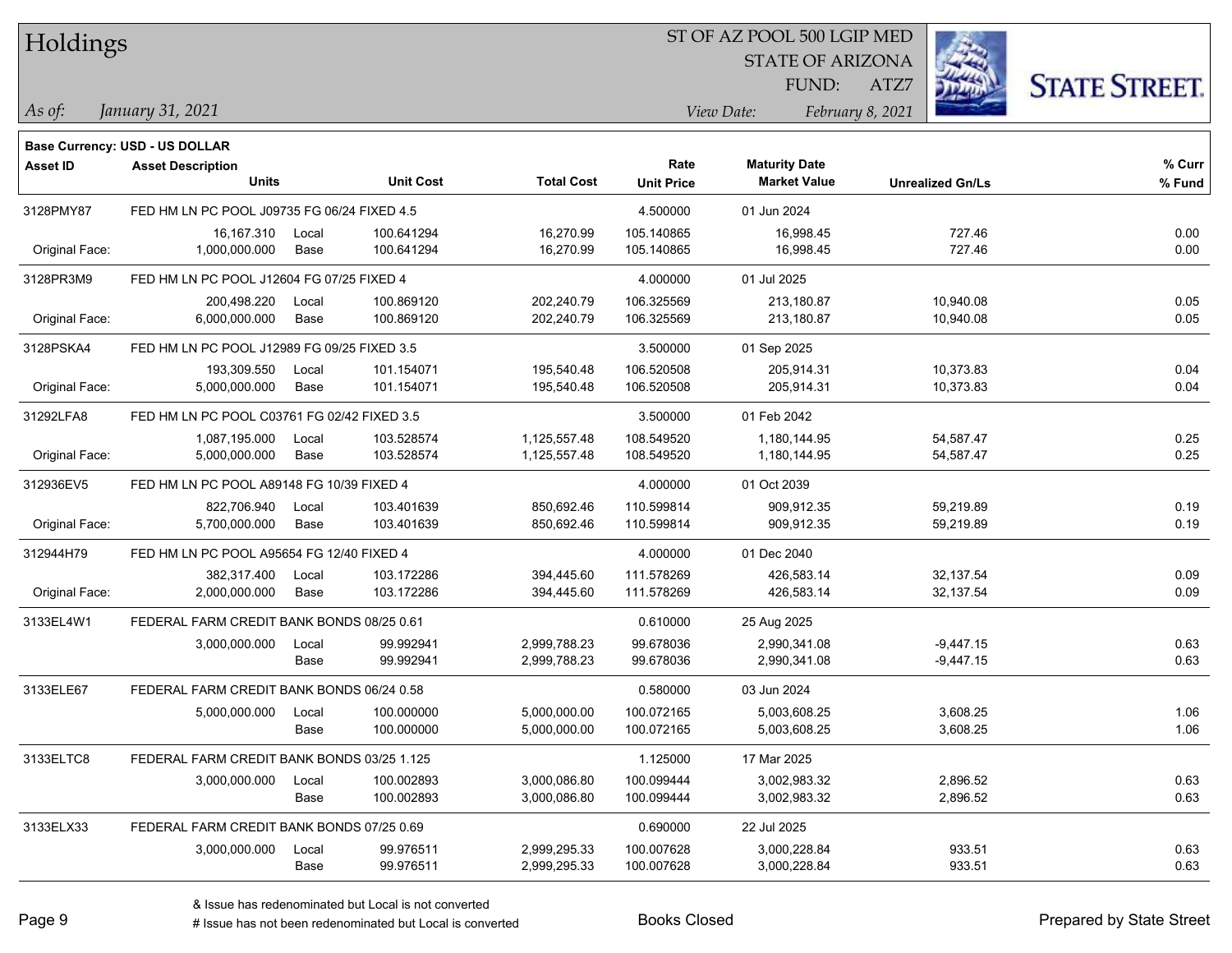| Holdings        |                                |       |                  |                   | ST OF AZ POOL 500 LGIP MED |                         |                         |                      |  |  |  |
|-----------------|--------------------------------|-------|------------------|-------------------|----------------------------|-------------------------|-------------------------|----------------------|--|--|--|
|                 |                                |       |                  |                   |                            | <b>STATE OF ARIZONA</b> |                         |                      |  |  |  |
|                 |                                |       |                  |                   |                            | FUND:                   | ATZ7                    | <b>STATE STREET.</b> |  |  |  |
| As of:          | January 31, 2021               |       |                  |                   |                            | View Date:              | February 8, 2021        |                      |  |  |  |
|                 | Base Currency: USD - US DOLLAR |       |                  |                   |                            |                         |                         |                      |  |  |  |
| <b>Asset ID</b> | <b>Asset Description</b>       |       |                  |                   | Rate                       | <b>Maturity Date</b>    |                         | % Curr               |  |  |  |
|                 | <b>Units</b>                   |       | <b>Unit Cost</b> | <b>Total Cost</b> | <b>Unit Price</b>          | <b>Market Value</b>     | <b>Unrealized Gn/Ls</b> | % Fund               |  |  |  |
| 3134GVB31       | FREDDIE MAC NOTES 05/25 0.75   |       |                  |                   | 0.750000                   | 28 May 2025             |                         |                      |  |  |  |
|                 | 3,000,000.000                  | Local | 100.000000       | 3,000,000.00      | 100.219819                 | 3,006,594.57            | 6,594.57                | 0.64                 |  |  |  |
|                 |                                | Base  | 100.000000       | 3,000,000.00      | 100.219819                 | 3,006,594.57            | 6,594.57                | 0.64                 |  |  |  |
| 3134GWZV1       | FREDDIE MAC NOTES 10/25 0.65   |       |                  |                   | 0.650000                   | 22 Oct 2025             |                         |                      |  |  |  |
|                 | 5,000,000.000                  | Local | 100.000000       | 5,000,000.00      | 100.150409                 | 5,007,520.45            | 7,520.45                | 1.06                 |  |  |  |
|                 |                                | Base  | 100.000000       | 5,000,000.00      | 100.150409                 | 5,007,520.45            | 7,520.45                | 1.06                 |  |  |  |
| 3134GXHD9       | FREDDIE MAC NOTES 12/25 0.7    |       |                  |                   | 0.700000                   | 23 Dec 2025             |                         |                      |  |  |  |
|                 | 3,000,000.000                  | Local | 100.000000       | 3,000,000.00      | 99.788657                  | 2,993,659.71            | $-6,340.29$             | 0.63                 |  |  |  |
|                 |                                | Base  | 100.000000       | 3,000,000.00      | 99.788657                  | 2,993,659.71            | $-6,340.29$             | 0.63                 |  |  |  |
| 3135G0U92       | FANNIE MAE NOTES 01/22 2.625   |       |                  |                   | 2.625000                   | 11 Jan 2022             |                         |                      |  |  |  |
|                 | 2,000,000.000                  | Local | 99.977401        | 1,999,548.02      | 102.386833                 | 2,047,736.66            | 48,188.64               | 0.43                 |  |  |  |
|                 |                                | Base  | 99.977401        | 1,999,548.02      | 102.386833                 | 2,047,736.66            | 48,188.64               | 0.43                 |  |  |  |
| 3136ALSW2       | FANNIE MAE FNR 2014 68 MA      |       |                  |                   | 3.000000                   | 25 Nov 2040             |                         |                      |  |  |  |
|                 | 1,012,295.760                  | Local | 101.845261       | 1,030,975.26      | 101.459690                 | 1,027,072.14            | $-3,903.12$             | 0.22                 |  |  |  |
| Original Face:  | 5,300,000.000                  | Base  | 101.845261       | 1,030,975.26      | 101.459690                 | 1,027,072.14            | $-3,903.12$             | 0.22                 |  |  |  |
| 3136B7L41       | FANNIE MAE FNR 2019 77 LV      |       |                  |                   | 3.000000                   | 25 May 2031             |                         |                      |  |  |  |
|                 | 2,754,287.700                  | Local | 102.722343       | 2,829,268.86      | 103.225750                 | 2,843,134.14            | 13,865.28               | 0.60                 |  |  |  |
| Original Face:  | 3,000,000.000                  | Base  | 102.722343       | 2,829,268.86      | 103.225750                 | 2,843,134.14            | 13,865.28               | 0.60                 |  |  |  |
| 3136BBHC9       | FANNIE MAE FNR 2020 54 GY      |       |                  |                   | 2.000000                   | 25 Jun 2044             |                         |                      |  |  |  |
|                 | 2,798,081.190                  | Local | 102.630549       | 2,871,686.08      | 102.509430                 | 2,868,297.08            | $-3,389.00$             | 0.61                 |  |  |  |
| Original Face:  | 3,000,000.000                  | Base  | 102.630549       | 2,871,686.08      | 102.509430                 | 2,868,297.08            | $-3,389.00$             | 0.61                 |  |  |  |
| 3136G4D75       | FANNIE MAE NOTES 07/25 0.6     |       |                  |                   | 0.600000                   | 29 Jul 2025             |                         |                      |  |  |  |
|                 | 3,000,000.000                  | Local | 100.000000       | 3,000,000.00      | 99.995327                  | 2,999,859.81            | $-140.19$               | 0.63                 |  |  |  |
|                 |                                | Base  | 100.000000       | 3,000,000.00      | 99.995327                  | 2,999,859.81            | -140.19                 | 0.63                 |  |  |  |
| 3137BDYM2       | FREDDIE MAC FHR 4387 E         |       |                  |                   | 2.000000                   | 15 Nov 2028             |                         |                      |  |  |  |
|                 | 2,128,954.460                  | Local | 99.822795        | 2,125,181.85      | 102.674600                 | 2,185,895.48            | 60,713.63               | 0.46                 |  |  |  |
| Original Face:  | 8,190,000.000                  | Base  | 99.822795        | 2,125,181.85      | 102.674600                 | 2,185,895.48            | 60,713.63               | 0.46                 |  |  |  |
| 3137BG5C9       | FREDDIE MAC FHR 4425 VL        |       |                  |                   | 4.000000                   | 15 Mar 2026             |                         |                      |  |  |  |
|                 | 627,737.980                    | Local | 104.101246       | 653,483.06        | 103.247870                 | 648,126.09              | $-5,356.97$             | 0.14                 |  |  |  |
| Original Face:  | 1,212,000.000                  | Base  | 104.101246       | 653,483.06        | 103.247870                 | 648,126.09              | $-5,356.97$             | 0.14                 |  |  |  |

 $\overline{\phantom{0}}$ 

 $\overline{\phantom{a}}$ 

 $\overline{\phantom{0}}$ 

 $\overline{\phantom{0}}$ 

 $\overline{\phantom{0}}$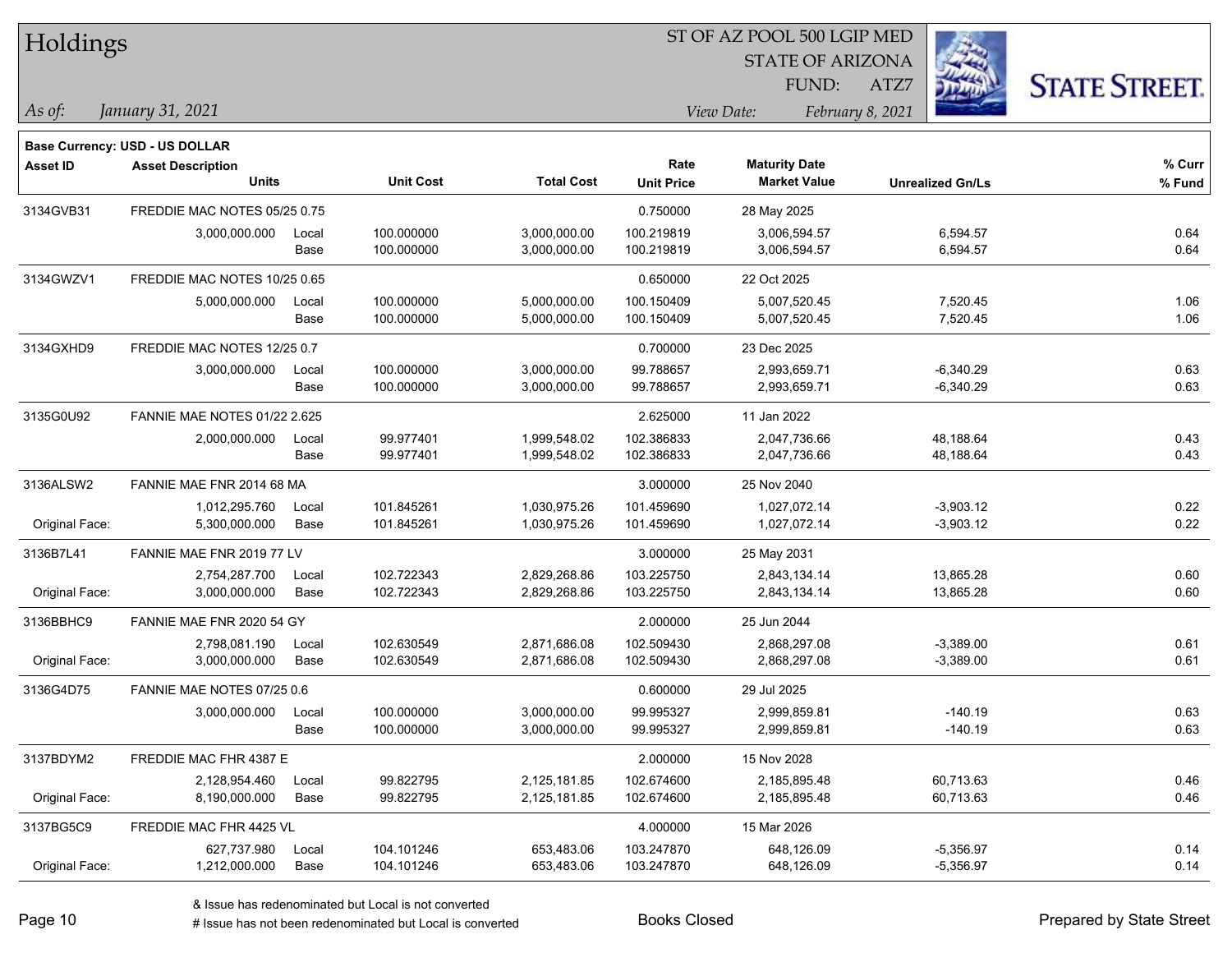| Holdings |  |
|----------|--|
|----------|--|

STATE OF ARIZONA

ATZ7



*January 31, 2021 As of: View Date: February 8, 2021*

**Base Currency: USD - US DOLLAR**

FUND:

| <b>Asset ID</b> | <b>Asset Description</b><br><b>Units</b> |       | <b>Unit Cost</b> | <b>Total Cost</b> | Rate<br><b>Unit Price</b> | <b>Maturity Date</b><br><b>Market Value</b> | <b>Unrealized Gn/Ls</b> | % Curr<br>% Fund |
|-----------------|------------------------------------------|-------|------------------|-------------------|---------------------------|---------------------------------------------|-------------------------|------------------|
| 3137EAEC9       | FREDDIE MAC NOTES 08/21 1.125            |       |                  |                   | 1.125000                  | 12 Aug 2021                                 |                         |                  |
|                 | 2,000,000.000                            | Local | 99.946585        | 1,998,931.69      | 100.549647                | 2,010,992.94                                | 12,061.25               | 0.43             |
|                 |                                          | Base  | 99.946585        | 1,998,931.69      | 100.549647                | 2,010,992.94                                | 12,061.25               | 0.43             |
| 3137F8AW3       | FREDDIE MAC FHR 5058 BD                  |       |                  |                   | 3.000000                  | 25 Dec 2035                                 |                         |                  |
|                 | 1,963,116.320                            | Local | 102.620821       | 2,014,566.08      | 102.119848                | 2,004,731.40                                | $-9,834.68$             | 0.42             |
| Original Face:  | 2,000,000.000                            | Base  | 102.620821       | 2,014,566.08      | 102.119848                | 2,004,731.40                                | $-9,834.68$             | 0.42             |
| 3137FVUG5       | FREDDIE MAC FHR 5016 BA                  |       |                  |                   | 2.000000                  | 25 Sep 2044                                 |                         |                  |
|                 | 2,808,106.200                            | Local | 102.678799       | 2,883,329.71      | 102.211600                | 2,870,210.28                                | $-13,119.43$            | 0.61             |
| Original Face:  | 3,000,000.000                            | Base  | 102.678799       | 2,883,329.71      | 102.211600                | 2,870,210.28                                | $-13,119.43$            | 0.61             |
| 3138MFUC9       | FNMA POOL AQ0578 FN 11/27 FIXED 2.5      |       |                  | 2.500000          | 01 Nov 2027               |                                             |                         |                  |
|                 | 326,841.740                              | Local | 101.028694       | 330,203.94        | 106.190596                | 347,075.19                                  | 16,871.25               | 0.07             |
| Original Face:  | 1,500,000.000                            | Base  | 101.028694       | 330,203.94        | 106.190596                | 347,075.19                                  | 16,871.25               | 0.07             |
| 31403DHB8       | FNMA POOL 745526 FN 05/21 FIXED VAR      |       |                  |                   | 6.000000                  | 01 May 2021                                 |                         |                  |
|                 | 744.200                                  | Local | 100.040312       | 744.50            | 100.162743                | 745.41                                      | 0.91                    | 0.00             |
| Original Face:  | 2,500,000.000                            | Base  | 100.040312       | 744.50            | 100.162743                | 745.41                                      | 0.91                    | 0.00             |
| 31412QBF5       | FNMA POOL 931638 FN 07/39 FIXED 4.5      |       |                  |                   | 4.500000                  | 01 Jul 2039                                 |                         |                  |
|                 | 44,838.380                               | Local | 101.383837       | 45,458.87         | 112.528239                | 50,455.84                                   | 4,996.97                | 0.01             |
| Original Face:  | 983,845.000                              | Base  | 101.383837       | 45,458.87         | 112.528239                | 50,455.84                                   | 4,996.97                | 0.01             |
| 31413MFY8       | FNMA POOL 949383 FN 08/22 FIXED 6        |       |                  |                   | 6.000000                  | 01 Aug 2022                                 |                         |                  |
|                 | 12,410.890                               | Local | 100.209091       | 12,436.84         | 102.550433                | 12,727.42                                   | 290.58                  | 0.00             |
| Original Face:  | 1,800,000.000                            | Base  | 100.209091       | 12,436.84         | 102.550433                | 12,727.42                                   | 290.58                  | 0.00             |
| 31416XE97       | FNMA POOL AB1959 FN 12/40 FIXED 4        |       |                  |                   | 4.000000                  | 01 Dec 2040                                 |                         |                  |
|                 | 974,553.940                              | Local | 103.501448       | 1,008,677.44      | 110.642401                | 1,078,269.88                                | 69,592.44               | 0.23             |
| Original Face:  | 5,200,000.000                            | Base  | 103.501448       | 1,008,677.44      | 110.642401                | 1,078,269.88                                | 69,592.44               | 0.23             |
| 31417AU98       | FNMA POOL AB4207 FN 01/27 FIXED 2.5      |       |                  |                   | 2.500000                  | 01 Jan 2027                                 |                         |                  |
|                 | 377,344.770                              | Local | 101.128687       | 381,603.81        | 106.193248                | 400,714.67                                  | 19,110.86               | 0.08             |
| Original Face:  | 2,680,283.000                            | Base  | 101.128687       | 381,603.81        | 106.193248                | 400,714.67                                  | 19,110.86               | 0.08             |
| 31417CUR4       | FNMA POOL AB5991 FN 08/27 FIXED 2.5      |       |                  |                   | 2.500000                  | 01 Aug 2027                                 |                         |                  |
|                 | 2,898,483.600                            | Local | 101.715480       | 2,948,206.52      | 105.214192                | 3,049,616.10                                | 101,409.58              | 0.64             |
| Original Face:  | 15,000,000.000                           | Base  | 101.715480       | 2,948,206.52      | 105.214192                | 3,049,616.10                                | 101,409.58              | 0.64             |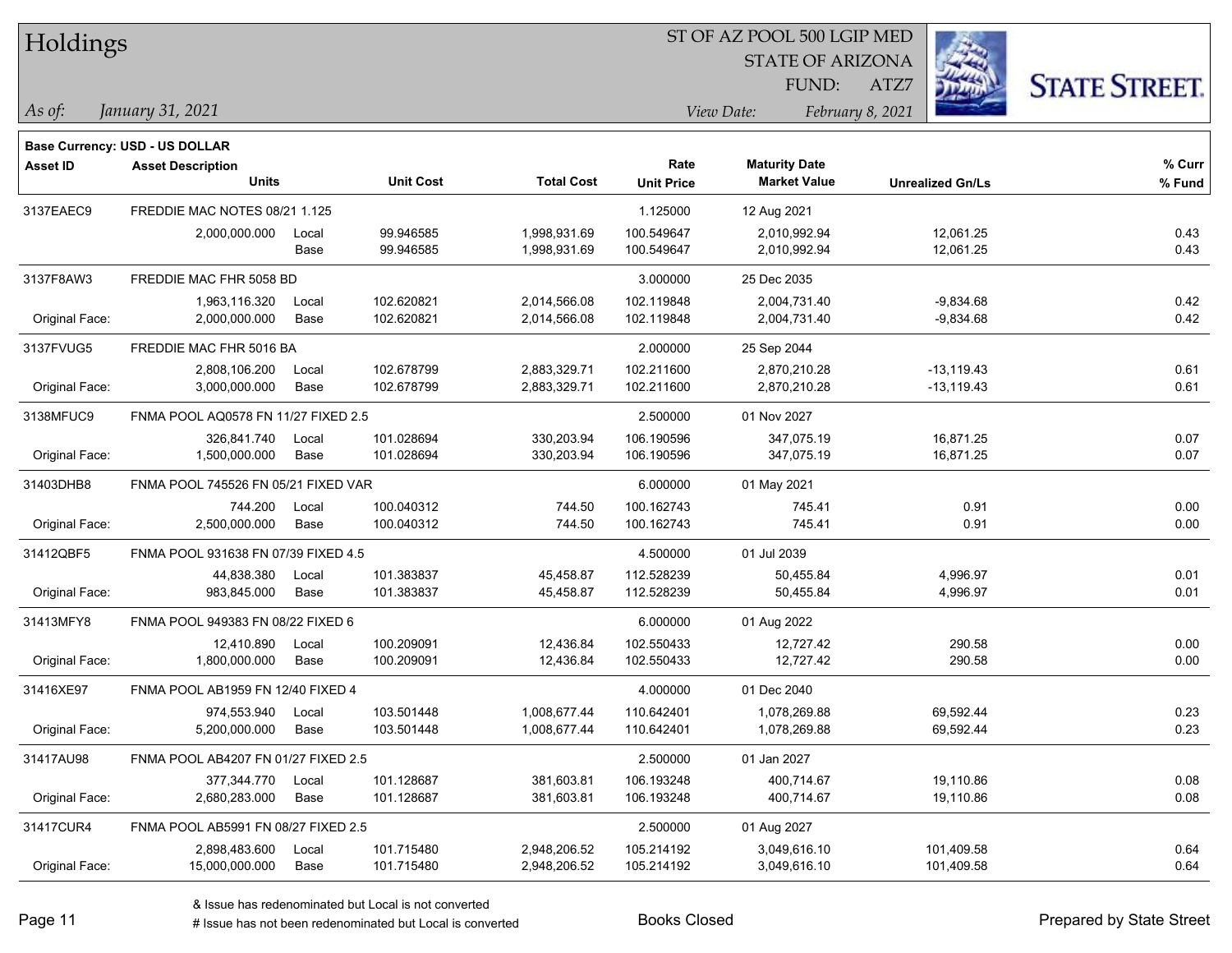| Holdings |
|----------|
|          |

STATE OF ARIZONA

ATZ7



*January 31, 2021 As of: View Date: February 8, 2021*

**Base Currency: USD - US DOLLAR**

FUND:

| <b>Asset ID</b> | <b>Asset Description</b>            |       |                  |                   | Rate              | <b>Maturity Date</b> |                         | % Curr |
|-----------------|-------------------------------------|-------|------------------|-------------------|-------------------|----------------------|-------------------------|--------|
|                 | <b>Units</b>                        |       | <b>Unit Cost</b> | <b>Total Cost</b> | <b>Unit Price</b> | <b>Market Value</b>  | <b>Unrealized Gn/Ls</b> | % Fund |
| 31417GSE7       | FNMA POOL AB9516 FN 05/28 FIXED 2.5 |       |                  |                   | 2.500000          | 01 May 2028          |                         |        |
|                 | 1,094,394.880                       | Local | 100.968749       | 1,104,996.82      | 105.231333        | 1,151,646.32         | 46,649.50               | 0.24   |
| Original Face:  | 4,200,000.000                       | Base  | 100.968749       | 1,104,996.82      | 105.231333        | 1,151,646.32         | 46,649.50               | 0.24   |
| 31417SXR6       | FNMA POOL AC6087 FN 11/24 FIXED 5   |       |                  |                   | 5.000000          | 01 Nov 2024          |                         |        |
|                 | 67,147.860                          | Local | 101.340519       | 68,047.99         | 104.959046        | 70,477.75            | 2,429.76                | 0.01   |
| Original Face:  | 1,500,000.000                       | Base  | 101.340519       | 68,047.99         | 104.959046        | 70,477.75            | 2,429.76                | 0.01   |
| 31417VTG8       | FNMA POOL AC8650 FN 01/25 FIXED 4   |       |                  |                   | 4.000000          | 01 Jan 2025          |                         |        |
|                 | 97,566.430                          | Local | 100.832120       | 98,378.30         | 106.351883        | 103,763.74           | 5,385.44                | 0.02   |
| Original Face:  | 3,200,000.000                       | Base  | 100.832120       | 98,378.30         | 106.351883        | 103,763.74           | 5,385.44                | 0.02   |
| 31418ACU0       | FNMA POOL MA0982 FN 02/27 FIXED 3.5 |       |                  |                   | 3.500000          | 01 Feb 2027          |                         |        |
|                 | 88,913.920                          | Local | 102.201028       | 90,870.94         | 106.544472        | 94,732.87            | 3,861.93                | 0.02   |
| Original Face:  | 765,534.000                         | Base  | 102.201028       | 90,870.94         | 106.544472        | 94,732.87            | 3,861.93                | 0.02   |
| 31418AHW1       | FNMA POOL MA1144 FN 08/27 FIXED 2.5 |       |                  |                   | 2.500000          | 01 Aug 2027          |                         |        |
|                 | 805,138.370                         | Local | 101.712348       | 818,925.14        | 105.202012        | 847.021.76           | 28,096.62               | 0.18   |
| Original Face:  | 5,157,070.000                       | Base  | 101.712348       | 818,925.14        | 105.202012        | 847,021.76           | 28,096.62               | 0.18   |
| 31418RFS5       | FNMA POOL AD3776 FN 03/25 FIXED 4.5 |       |                  |                   | 4.500000          | 01 Mar 2025          |                         |        |
|                 | 104,002.750                         | Local | 100.997387       | 105,040.06        | 105.987388        | 110,229.80           | 5,189.74                | 0.02   |
| Original Face:  | 5,000,000.000                       | Base  | 100.997387       | 105,040.06        | 105.987388        | 110,229.80           | 5,189.74                | 0.02   |
| 31419AJM0       | FNMA POOL AE0267 FN 08/25 FIXED VAR |       |                  |                   | 4.000000          | 01 Aug 2025          |                         |        |
|                 | 182,360.000                         | Local | 101.420481       | 184,950.39        | 106.314099        | 193,874.39           | 8,924.00                | 0.04   |
| Original Face:  | 5,000,000.000                       | Base  | 101.420481       | 184,950.39        | 106.314099        | 193,874.39           | 8,924.00                | 0.04   |
| 31419BBT1       | FNMA POOL AE0949 FN 02/41 FIXED VAR |       |                  |                   | 4.000000          | 01 Feb 2041          |                         |        |
|                 | 257,995.280                         | Local | 103.301673       | 266,513.44        | 109.984940        | 283,755.95           | 17,242.51               | 0.06   |
| Original Face:  | 2,000,000.000                       | Base  | 103.301673       | 266,513.44        | 109.984940        | 283,755.95           | 17,242.51               | 0.06   |
| 31419CZL0       | FNMA POOL AE2546 FN 09/40 FIXED 4.5 |       |                  |                   | 4.500000          | 01 Sep 2040          |                         |        |
|                 | 133,214.450                         | Local | 103.138053       | 137,394.79        | 111.350860        | 148,335.44           | 10,940.65               | 0.03   |
| Original Face:  | 5,000,000.000                       | Base  | 103.138053       | 137,394.79        | 111.350860        | 148,335.44           | 10,940.65               | 0.03   |
| 31419JM47       | FNMA POOL AE7578 FN 11/40 FIXED 4.5 |       |                  |                   | 4.500000          | 01 Nov 2040          |                         |        |
|                 | 1,518,857.360                       | Local | 106.214348       | 1,613,244.44      | 112.137454        | 1,703,207.97         | 89,963.53               | 0.36   |
| Original Face:  | 14,750,000.000                      | Base  | 106.214348       | 1,613,244.44      | 112.137454        | 1,703,207.97         | 89,963.53               | 0.36   |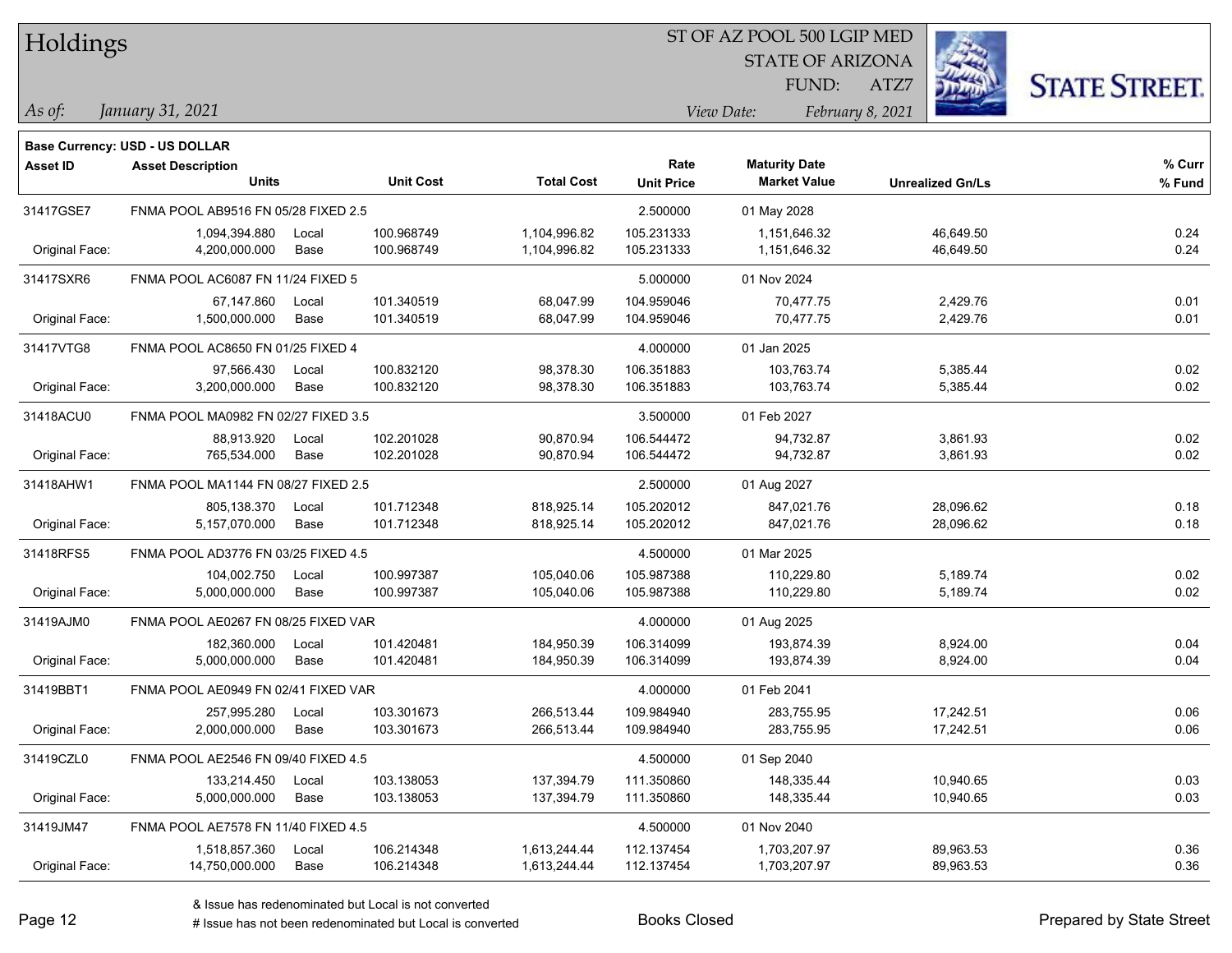| Holdings |
|----------|
|----------|

STATE OF ARIZONA

ATZ7



*January 31, 2021 As of: View Date: February 8, 2021*

**Base Currency: USD - US DOLLAR**

FUND:

| Asset ID                                                  | <b>Asset Description</b>                       |       |                  |                   | Rate              | <b>Maturity Date</b> |                         | % Curr |
|-----------------------------------------------------------|------------------------------------------------|-------|------------------|-------------------|-------------------|----------------------|-------------------------|--------|
|                                                           | <b>Units</b>                                   |       | <b>Unit Cost</b> | <b>Total Cost</b> | <b>Unit Price</b> | <b>Market Value</b>  | <b>Unrealized Gn/Ls</b> | % Fund |
| 31419KU78                                                 | FNMA POOL AE8705 FN 11/25 FIXED 3              |       |                  |                   | 3.000000          | 01 Nov 2025          |                         |        |
|                                                           | 128,693.700                                    | Local | 100.815821       | 129,743.61        | 105.766882        | 136,115.31           | 6,371.70                | 0.03   |
| Original Face:                                            | 2,000,000.000                                  | Base  | 100.815821       | 129,743.61        | 105.766882        | 136,115.31           | 6,371.70                | 0.03   |
| 375558BU6                                                 | GILEAD SCIENCES INC SR UNSECURED 09/21 VAR     |       |                  |                   | 0.378750          | 17 Sep 2021          |                         |        |
|                                                           | 5,000,000.000                                  | Local | 100.000000       | 5,000,000.00      | 100.060913        | 5,003,045.65         | 3,045.65                | 1.06   |
|                                                           |                                                | Base  | 100.000000       | 5,000,000.00      | 100.060913        | 5,003,045.65         | 3,045.65                | 1.06   |
| 38150AEH4                                                 | GOLDMAN SACHS GROUP INC SR UNSECURED 11/25 VAR |       |                  |                   | 0.800000          | 24 Nov 2025          |                         |        |
|                                                           | 3,000,000.000                                  | Local | 100.000000       | 3,000,000.00      | 99.468822         | 2,984,064.66         | $-15,935.34$            | 0.63   |
|                                                           |                                                | Base  | 100.000000       | 3,000,000.00      | 99.468822         | 2,984,064.66         | $-15,935.34$            | 0.63   |
| 38378KBF5<br>GOVERNMENT NATIONAL MORTGAGE A GNR 2013 30 A |                                                |       |                  |                   | 1.500000          | 16 May 2042          |                         |        |
|                                                           | 1,507,531.260                                  | Local | 98.925726        | 1,491,336.25      | 100.818810        | 1,519,875.08         | 28,538.83               | 0.32   |
| Original Face:                                            | 4,000,000.000                                  | Base  | 98.925726        | 1,491,336.25      | 100.818810        | 1,519,875.08         | 28,538.83               | 0.32   |
| 38378KDJ5                                                 | GOVERNMENT NATIONAL MORTGAGE A GNR 2013 46 AB  |       |                  |                   | 1.723000          | 16 Aug 2042          |                         |        |
|                                                           | 320,596.300                                    | Local | 99.187561        | 317,991.65        | 100.989350        | 323,768.12           | 5,776.47                | 0.07   |
| Original Face:                                            | 1,900,000.000                                  | Base  | 99.187561        | 317,991.65        | 100.989350        | 323,768.12           | 5,776.47                | 0.07   |
| 38379KTC2                                                 | GOVERNMENT NATIONAL MORTGAGE A GNR 2015 85 AF  |       |                  |                   | 2.400000          | 16 May 2044          |                         |        |
|                                                           | 972,885.820                                    | Local | 99.586310        | 968,861.09        | 101.538830        | 987,856.88           | 18,995.79               | 0.21   |
| Original Face:                                            | 3,050,000.000                                  | Base  | 99.586310        | 968,861.09        | 101.538830        | 987,856.88           | 18,995.79               | 0.21   |
| 38379U5P7                                                 | GOVERNMENT NATIONAL MORTGAGE A GNR 2017 20 AG  |       |                  |                   | 2.000000          | 16 Aug 2048          |                         |        |
|                                                           | 2,076,739.420                                  | Local | 99.343187        | 2,063,099.13      | 101.982100        | 2,117,902.47         | 54,803.34               | 0.45   |
| Original Face:                                            | 3,000,000.000                                  | Base  | 99.343187        | 2,063,099.13      | 101.982100        | 2,117,902.47         | 54,803.34               | 0.45   |
| 38380LD26                                                 | GOVERNMENT NATIONAL MORTGAGE A GNR 2019 H15 GA |       |                  |                   | 2.250000          | 20 Aug 2069          |                         |        |
|                                                           | 1,459,937.350                                  | Local | 102.876479       | 1,501,932.14      | 104.149801        | 1,520,521.84         | 18,589.70               | 0.32   |
| Original Face:                                            | 3,000,000.000                                  | Base  | 102.876479       | 1,501,932.14      | 104.149801        | 1,520,521.84         | 18,589.70               | 0.32   |
| 38380LN25                                                 | GOVERNMENT NATIONAL MORTGAGE A GNR 2019 H18 KA |       |                  |                   | 2.200000          | 20 Nov 2069          |                         |        |
|                                                           | 668,089.130                                    | Local | 100.412006       | 670,841.70        | 103.288582        | 690,059.79           | 19,218.09               | 0.15   |
| Original Face:                                            | 1,000,000.000                                  | Base  | 100.412006       | 670,841.70        | 103.288582        | 690,059.79           | 19,218.09               | 0.15   |
| 438516CD6                                                 | HONEYWELL INTERNATIONAL SR UNSECURED 08/22 VAR |       |                  |                   | 0.461000          | 19 Aug 2022          |                         |        |
|                                                           | 3,000,000.000                                  | Local | 100.000000       | 3,000,000.00      | 100.118016        | 3,003,540.48         | 3,540.48                | 0.64   |
|                                                           |                                                | Base  | 100.000000       | 3,000,000.00      | 100.118016        | 3,003,540.48         | 3,540.48                | 0.64   |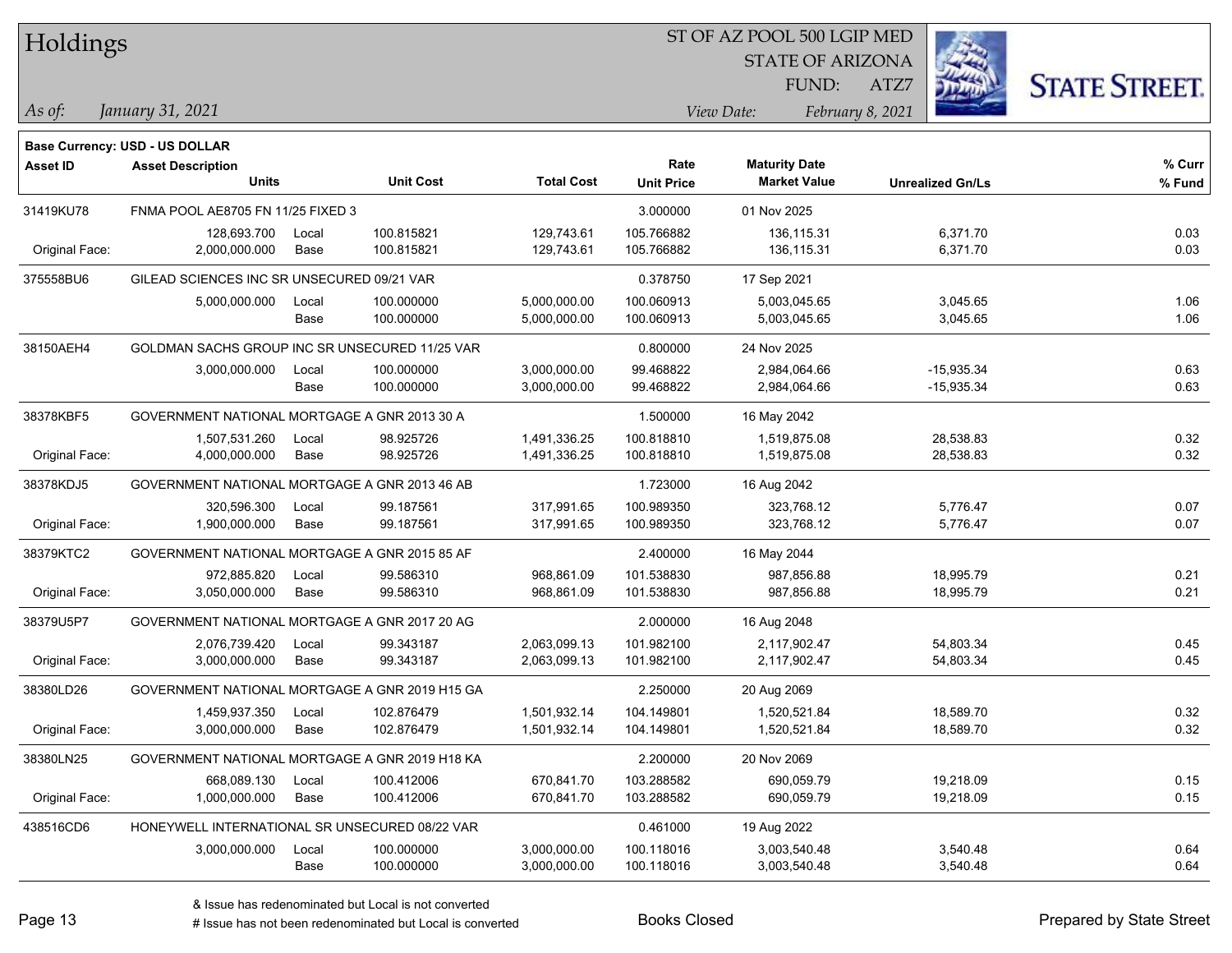| Holdings        |                                                                   |       |                  |                   |                   | 51 OF AZ POOL 500 LGIP MED |                         |                      |        |
|-----------------|-------------------------------------------------------------------|-------|------------------|-------------------|-------------------|----------------------------|-------------------------|----------------------|--------|
|                 |                                                                   |       |                  |                   |                   | <b>STATE OF ARIZONA</b>    |                         |                      |        |
|                 |                                                                   |       |                  |                   |                   | FUND:                      | ATZ7                    | <b>STATE STREET.</b> |        |
| As of:          | January 31, 2021                                                  |       |                  |                   |                   | View Date:                 | February 8, 2021        |                      |        |
|                 |                                                                   |       |                  |                   |                   |                            |                         |                      |        |
| <b>Asset ID</b> | <b>Base Currency: USD - US DOLLAR</b><br><b>Asset Description</b> |       |                  |                   | Rate              | <b>Maturity Date</b>       |                         |                      | % Curr |
|                 | <b>Units</b>                                                      |       | <b>Unit Cost</b> | <b>Total Cost</b> | <b>Unit Price</b> | <b>Market Value</b>        | <b>Unrealized Gn/Ls</b> |                      | % Fund |
| 44932HAC7       | IBM CREDIT LLC SR UNSECURED 09/22 2.2                             |       |                  |                   | 2.200000          | 08 Sep 2022                |                         |                      |        |
|                 | 3,000,000.000                                                     | Local | 100.000000       | 3,000,000.00      | 103.349568        | 3,100,487.04               | 100,487.04              |                      | 0.66   |
|                 |                                                                   | Base  | 100.000000       | 3,000,000.00      | 103.349568        | 3,100,487.04               | 100,487.04              |                      | 0.66   |
| 45818WCL8       | INTER AMERICAN DEVEL BK SR UNSECURED 07/23 2.53                   |       |                  |                   | 2.530000          | 06 Jul 2023                |                         |                      |        |
|                 | 2,000,000.000                                                     | Local | 100.000000       | 2,000,000.00      | 100.983599        | 2,019,671.98               | 19,671.98               |                      | 0.43   |
|                 |                                                                   | Base  | 100.000000       | 2,000,000.00      | 100.983599        | 2,019,671.98               | 19,671.98               |                      | 0.43   |
| 459058HC0       | INTL BK RECON + DEVELOP SR UNSECURED 08/24 VAR                    |       |                  |                   | 0.378730          | 06 Aug 2024                |                         |                      |        |
|                 | 3,000,000.000                                                     | Local | 100.068217       | 3,002,046.50      | 100.462000        | 3,013,860.00               | 11,813.50               |                      | 0.64   |
|                 |                                                                   | Base  | 100.068217       | 3,002,046.50      | 100.462000        | 3,013,860.00               | 11,813.50               |                      | 0.64   |
| 45905U5V2       | INTL BK RECON + DEVELOP SR UNSECURED 01/25 1.7                    |       |                  |                   | 1.700000          | 31 Jan 2025                |                         |                      |        |
|                 | 5,000,000.000                                                     | Local | 100.000000       | 5,000,000.00      | 101.027462        | 5,051,373.10               | 51,373.10               |                      | 1.07   |
|                 |                                                                   | Base  | 100.000000       | 5,000,000.00      | 101.027462        | 5,051,373.10               | 51,373.10               |                      | 1.07   |
| 46625HRL6       | JPMORGAN CHASE + CO SR UNSECURED 05/23 2.7                        |       |                  |                   | 2.700000          | 18 May 2023                |                         |                      |        |
|                 | 3,000,000.000                                                     | Local | 99.100400        | 2,973,012.00      | 104.887582        | 3,146,627.46               | 173,615.46              |                      | 0.67   |
|                 |                                                                   | Base  | 99.100400        | 2,973,012.00      | 104.887582        | 3,146,627.46               | 173,615.46              |                      | 0.67   |
| 478160CN2       | JOHNSON + JOHNSON SR UNSECURED 09/25 0.55                         |       |                  |                   | 0.550000          | 01 Sep 2025                |                         |                      |        |
|                 | 2,000,000.000                                                     | Local | 99.900678        | 1,998,013.56      | 99.899583         | 1,997,991.66               |                         | $-21.90$             | 0.42   |
|                 |                                                                   | Base  | 99.900678        | 1,998,013.56      | 99.899583         | 1,997,991.66               |                         | $-21.90$             | 0.42   |
| 48128GG79       | JPMORGAN CHASE + CO SR UNSECURED 08/24 2.25                       |       |                  |                   | 2.250000          | 30 Aug 2024                |                         |                      |        |
|                 | 5,000,000.000                                                     | Local | 100.000000       | 5,000,000.00      | 100.599284        | 5,029,964.20               | 29,964.20               |                      | 1.06   |
|                 |                                                                   | Base  | 100.000000       | 5,000,000.00      | 100.599284        | 5,029,964.20               | 29,964.20               |                      | 1.06   |
| 48128GM49       | JPMORGAN CHASE + CO SR UNSECURED 11/24 VAR                        |       |                  |                   | 2.300000          | 27 Nov 2024                |                         |                      |        |
|                 | 3,000,000.000                                                     | Local | 100.000000       | 3,000,000.00      | 100.311921        | 3,009,357.63               |                         | 9,357.63             | 0.64   |
|                 |                                                                   | Base  | 100.000000       | 3,000,000.00      | 100.311921        | 3,009,357.63               |                         | 9,357.63             | 0.64   |
| 48128GV56       | JPMORGAN CHASE + CO SR UNSECURED 08/25 0.8                        |       |                  |                   | 0.800000          | 18 Aug 2025                |                         |                      |        |
|                 | 2,000,000.000                                                     | Local | 100.000000       | 2,000,000.00      | 98.768359         | 1,975,367.18               | $-24,632.82$            |                      | 0.42   |
|                 |                                                                   | Base  | 100.000000       | 2,000,000.00      | 98.768359         | 1,975,367.18               | -24,632.82              |                      | 0.42   |
| 49327M2Z6       | KEY BANK NA SR UNSECURED 03/23 1.25                               |       |                  |                   | 1.250000          | 10 Mar 2023                |                         |                      |        |
|                 | 3,000,000.000                                                     | Local | 99.968713        | 2,999,061.39      | 101.952608        | 3,058,578.24               | 59,516.85               |                      | 0.65   |
|                 |                                                                   | Base  | 99.968713        | 2,999,061.39      | 101.952608        | 3,058,578.24               | 59,516.85               |                      | 0.65   |

denote the redenominated but Local is converted Books Closed Prepared by State Street

 $\overline{B}$   $\overline{B}$   $\overline{B}$   $\overline{B}$   $\overline{C}$   $\overline{D}$   $\overline{D}$   $\overline{D}$   $\overline{D}$   $\overline{D}$   $\overline{D}$   $\overline{D}$   $\overline{D}$   $\overline{D}$   $\overline{D}$   $\overline{D}$   $\overline{D}$   $\overline{D}$   $\overline{D}$   $\overline{D}$   $\overline{D}$   $\overline{D}$   $\overline{D}$   $\overline{D}$   $\overline{$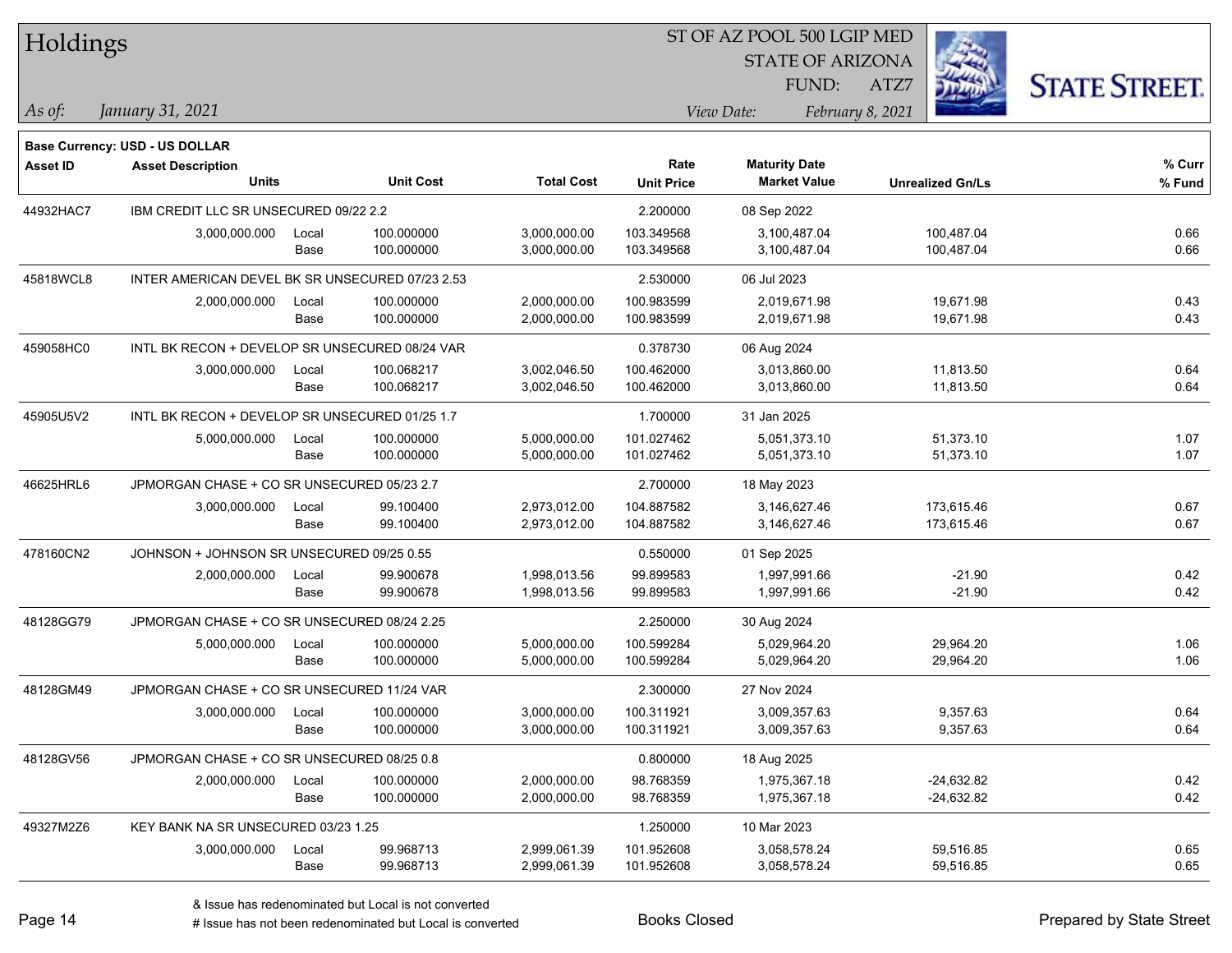| Holdings        |                                                    |       |                  |                   |                         | ST OF AZ POOL 500 LGIP MED |                         |                      |  |
|-----------------|----------------------------------------------------|-------|------------------|-------------------|-------------------------|----------------------------|-------------------------|----------------------|--|
|                 |                                                    |       |                  |                   | <b>STATE OF ARIZONA</b> |                            |                         |                      |  |
|                 |                                                    |       |                  |                   |                         | FUND:                      | ATZ7                    | <b>STATE STREET.</b> |  |
| As of:          | January 31, 2021                                   |       |                  |                   |                         | View Date:                 | February 8, 2021        |                      |  |
|                 |                                                    |       |                  |                   |                         |                            |                         |                      |  |
|                 | <b>Base Currency: USD - US DOLLAR</b>              |       |                  |                   |                         |                            |                         |                      |  |
| <b>Asset ID</b> | <b>Asset Description</b>                           |       |                  |                   | Rate                    | <b>Maturity Date</b>       |                         | % Curr               |  |
|                 | <b>Units</b>                                       |       | <b>Unit Cost</b> | <b>Total Cost</b> | <b>Unit Price</b>       | <b>Market Value</b>        | <b>Unrealized Gn/Ls</b> | % Fund               |  |
| 58769QAB7       | MERCEDES BENZ AUTO LEASE TRUST MBALT 2019 B A2     |       |                  |                   | 2.010000                | 15 Dec 2021                |                         |                      |  |
|                 | 242,683.970                                        | Local | 99.997169        | 242,677.10        | 100.184390              | 243,131.45                 | 454.35                  | 0.05                 |  |
| Original Face:  | 1,000,000.000                                      | Base  | 99.997169        | 242,677.10        | 100.184390              | 243,131.45                 | 454 35                  | 0.05                 |  |
| 59217GEE5       | MET LIFE GLOB FUNDING I SECURED 144A 01/23 1.95    |       |                  |                   | 1.950000                | 13 Jan 2023                |                         |                      |  |
|                 | 3,000,000.000                                      | Local | 99.972105        | 2,999,163.15      | 103.154759              | 3,094,642.77               | 95,479.62               | 0.65                 |  |
|                 |                                                    | Base  | 99.972105        | 2,999,163.15      | 103.154759              | 3,094,642.77               | 95,479.62               | 0.65                 |  |
| 637639AB1       | NATIONAL SECS CLEARING SR UNSECURED 144A 04/25 1.5 |       |                  |                   | 1.500000                | 23 Apr 2025                |                         |                      |  |
|                 | 3,000,000.000                                      | Local | 99.834169        | 2,995,025.06      | 103.135555              | 3,094,066.65               | 99,041.59               | 0.65                 |  |
|                 |                                                    | Base  | 99.834169        | 2,995,025.06      | 103.135555              | 3,094,066.65               | 99,041.59               | 0.65                 |  |
| 637639AC9       | NATIONAL SECS CLEARING SR UNSECURED 144A 12/23 0.4 |       |                  |                   | 0.400000                | 07 Dec 2023                |                         |                      |  |
|                 | 2,000,000.000                                      | Local | 99.881573        | 1,997,631.45      | 100.104729              | 2,002,094.58               | 4,463.13                | 0.42                 |  |
|                 |                                                    | Base  | 99.881573        | 1,997,631.45      | 100.104729              | 2,002,094.58               | 4,463.13                | 0.42                 |  |
| 641062AQ7       | NESTLE HOLDINGS INC COMPANY GUAR 144A 01/24 0.375  |       |                  |                   | 0.375000                | 15 Jan 2024                |                         |                      |  |
|                 | 5,000,000.000                                      | Local | 99.786526        | 4,989,326.29      | 99.979082               | 4,998,954.10               | 9,627.81                | 1.06                 |  |
|                 |                                                    | Base  | 99.786526        | 4,989,326.29      | 99.979082               | 4,998,954.10               | 9,627.81                | 1.06                 |  |
| 64952WDL4       | NEW YORK LIFE GLOBAL FDG SECURED 144A 01/25 2      |       |                  | 2.000000          | 22 Jan 2025             |                            |                         |                      |  |
|                 | 5,000,000.000                                      | Local | 99.714883        | 4,985,744.14      | 105.152611              | 5,257,630.55               | 271,886.41              | 1.11                 |  |
|                 |                                                    | Base  | 99.714883        | 4,985,744.14      | 105.152611              | 5,257,630.55               | 271,886.41              | 1.11                 |  |
| 65339KAS9       | NEXTERA ENERGY CAPITAL COMPANY GUAR 09/21 2.403    |       |                  |                   | 2.403000                | 01 Sep 2021                |                         |                      |  |
|                 | 5,000,000.000                                      | Local | 101.215045       | 5,060,752.24      | 101.240153              | 5,062,007.65               | 1,255.41                | 1.07                 |  |
|                 |                                                    | Base  | 101.215045       | 5,060,752.24      | 101.240153              | 5,062,007.65               | 1,255.41                | 1.07                 |  |
| 6903538B6       | INT DEVELOPMENT FIN CORP US GOVT GUAR 09/26 VAR    |       |                  |                   | 0.120000                | 15 Sep 2026                |                         |                      |  |
|                 | 1,916,666.670                                      | Local | 100.000000       | 1,916,666.67      | 100.000000              | 1,916,666.67               | 0.00                    | 0.41                 |  |
| Original Face:  | 2,000,000.000                                      | Base  | 100.000000       | 1,916,666.67      | 100.000000              | 1,916,666.67               | 0.00                    | 0.41                 |  |
| 713448FB9       | PEPSICO INC SR UNSECURED 10/23 0.4                 |       |                  |                   | 0.400000                | 07 Oct 2023                |                         |                      |  |
|                 | 2,000,000.000                                      | Local | 99.949091        | 1,998,981.81      | 100.254130              | 2,005,082.60               | 6,100.79                | 0.42                 |  |
|                 |                                                    | Base  | 99.949091        | 1,998,981.81      | 100.254130              | 2,005,082.60               | 6,100.79                | 0.42                 |  |
| 723484AH4       | PINNACLE WEST CAPITAL SR UNSECURED 06/25 1.3       |       |                  |                   | 1.300000                | 15 Jun 2025                |                         |                      |  |
|                 | 3,000,000.000                                      | Local | 99.991277        | 2,999,738.31      | 101.650380              | 3,049,511.40               | 49,773.09               | 0.64                 |  |
|                 |                                                    | Base  | 99.991277        | 2,999,738.31      | 101.650380              | 3,049,511.40               | 49,773.09               | 0.64                 |  |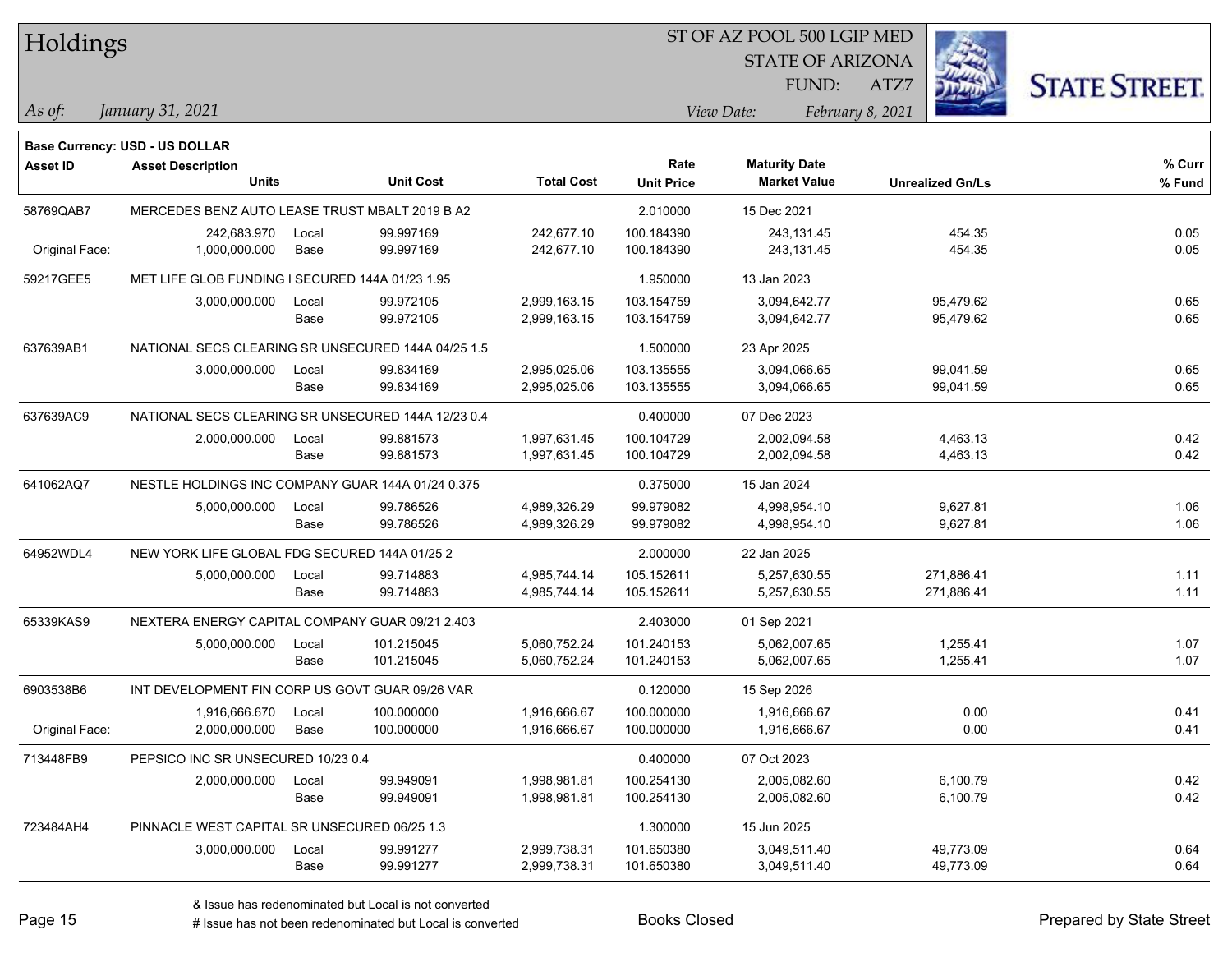| Holdings        |                                                |       |                  |                   | ST OF AZ POOL 500 LGIP MED |                         |                         |                      |
|-----------------|------------------------------------------------|-------|------------------|-------------------|----------------------------|-------------------------|-------------------------|----------------------|
|                 |                                                |       |                  |                   |                            | <b>STATE OF ARIZONA</b> |                         |                      |
|                 |                                                |       |                  |                   |                            | FUND:                   | ATZ7                    | <b>STATE STREET.</b> |
| As of:          | January 31, 2021                               |       |                  |                   |                            | View Date:              | February 8, 2021        |                      |
|                 | Base Currency: USD - US DOLLAR                 |       |                  |                   |                            |                         |                         |                      |
| <b>Asset ID</b> | <b>Asset Description</b>                       |       |                  |                   | Rate                       | <b>Maturity Date</b>    |                         | % Curr               |
|                 | <b>Units</b>                                   |       | <b>Unit Cost</b> | <b>Total Cost</b> | <b>Unit Price</b>          | <b>Market Value</b>     | <b>Unrealized Gn/Ls</b> | % Fund               |
| 78013XGQ5       | ROYAL BANK OF CANADA SR UNSECURED 03/23 VAR    |       |                  |                   | 0.625380                   | 06 Mar 2023             |                         |                      |
|                 | 5,000,000.000                                  | Local | 100.000000       | 5,000,000.00      | 100.343611                 | 5,017,180.55            | 17,180.55               | 1.06                 |
|                 |                                                | Base  | 100.000000       | 5,000,000.00      | 100.343611                 | 5,017,180.55            | 17,180.55               | 1.06                 |
| 78014RAQ3       | ROYAL BANK OF CANADA SR UNSECURED 10/21 VAR    |       |                  |                   | 3.000000                   | 22 Oct 2021             |                         |                      |
|                 | 2,000,000.000                                  | Local | 100.000000       | 2,000,000.00      | 101.797936                 | 2,035,958.72            | 35,958.72               | 0.43                 |
|                 |                                                | Base  | 100.000000       | 2,000,000.00      | 101.797936                 | 2,035,958.72            | 35,958.72               | 0.43                 |
| 78014RBY5       | ROYAL BANK OF CANADA SR UNSECURED 01/25 2.2    |       |                  |                   | 2.200000                   | 31 Jan 2025             |                         |                      |
|                 | 3,460,000.000                                  | Local | 100.000000       | 3,460,000.00      | 100.873820                 | 3,490,234.17            | 30,234.17               | 0.74                 |
|                 |                                                | Base  | 100.000000       | 3,460,000.00      | 100.873820                 | 3,490,234.17            | 30,234.17               | 0.74                 |
| 78014RCM0       | ROYAL BANK OF CANADA SR UNSECURED 03/25 VAR    |       |                  |                   | 1.500000                   | 27 Mar 2025             |                         |                      |
|                 | 3,000,000.000                                  | Local | 100.000000       | 3,000,000.00      | 103.753000                 | 3,112,590.00            | 112,590.00              | 0.66                 |
|                 |                                                | Base  | 100.000000       | 3,000,000.00      | 103.753000                 | 3,112,590.00            | 112,590.00              | 0.66                 |
| 78014RDA5       | ROYAL BANK OF CANADA SR UNSECURED 08/25 VAR    |       |                  |                   | 0.550000                   | 18 Aug 2025             |                         |                      |
|                 | 3,000,000.000                                  | Local | 100.000000       | 3,000,000.00      | 99.187400                  | 2,975,622.00            | $-24,378.00$            | 0.63                 |
|                 |                                                | Base  | 100.000000       | 3,000,000.00      | 99.187400                  | 2,975,622.00            | $-24,378.00$            | 0.63                 |
| 822582CA8       | SHELL INTERNATIONAL FIN COMPANY GUAR 11/23 VAR |       |                  |                   | 0.620630                   | 13 Nov 2023             |                         |                      |
|                 | 1,950,000.000                                  | Local | 100.233272       | 1,954,548.80      | 100.668527                 | 1,963,036.28            | 8,487.48                | 0.42                 |
|                 |                                                | Base  | 100.233272       | 1,954,548.80      | 100.668527                 | 1,963,036.28            | 8,487.48                | 0.42                 |
| 855244AN9       | STARBUCKS CORP SR UNSECURED 03/23 3.1          |       |                  |                   | 3.100000                   | 01 Mar 2023             |                         |                      |
|                 | 3,000,000.000                                  | Local | 99.987015        | 2,999,610.44      | 105.344499                 | 3,160,334.97            | 160,724.53              | 0.67                 |
|                 |                                                | Base  | 99.987015        | 2,999,610.44      | 105.344499                 | 3,160,334.97            | 160,724.53              | 0.67                 |
| 855244AY5       | STARBUCKS CORP SR UNSECURED 05/22 1.3          |       |                  |                   | 1.300000                   | 07 May 2022             |                         |                      |
|                 | 3,000,000.000                                  | Local | 99.957781        | 2,998,733.42      | 101.239140                 | 3,037,174.20            | 38,440.78               | 0.64                 |
|                 |                                                | Base  | 99.957781        | 2,998,733.42      | 101.239140                 | 3,037,174.20            | 38,440.78               | 0.64                 |
| 89114Q3J5       | TORONTO DOMINION BANK SR UNSECURED 07/22 VAR   |       |                  |                   | 0.572380                   | 22 Jul 2022             |                         |                      |
|                 | 3,000,000.000                                  | Local | 100.000000       | 3,000,000.00      | 100.173085                 | 3,005,192.55            | 5,192.55                | 0.64                 |
|                 |                                                | Base  | 100.000000       | 3,000,000.00      | 100.173085                 | 3,005,192.55            | 5,192.55                | 0.64                 |
| 89114Q5A2       | TORONTO DOMINION BANK SR UNSECURED 08/24 VAR   |       |                  |                   | 2.450000                   | 14 Aug 2024             |                         |                      |
|                 | 3,000,000.000                                  | Local | 100.000000       | 3,000,000.00      | 102.768885                 | 3,083,066.55            | 83,066.55               | 0.65                 |
|                 |                                                | Base  | 100.000000       | 3,000,000.00      | 102.768885                 | 3,083,066.55            | 83,066.55               | 0.65                 |

# Issue has not been redenominated but Local is converted Books Closed Prepared by State Street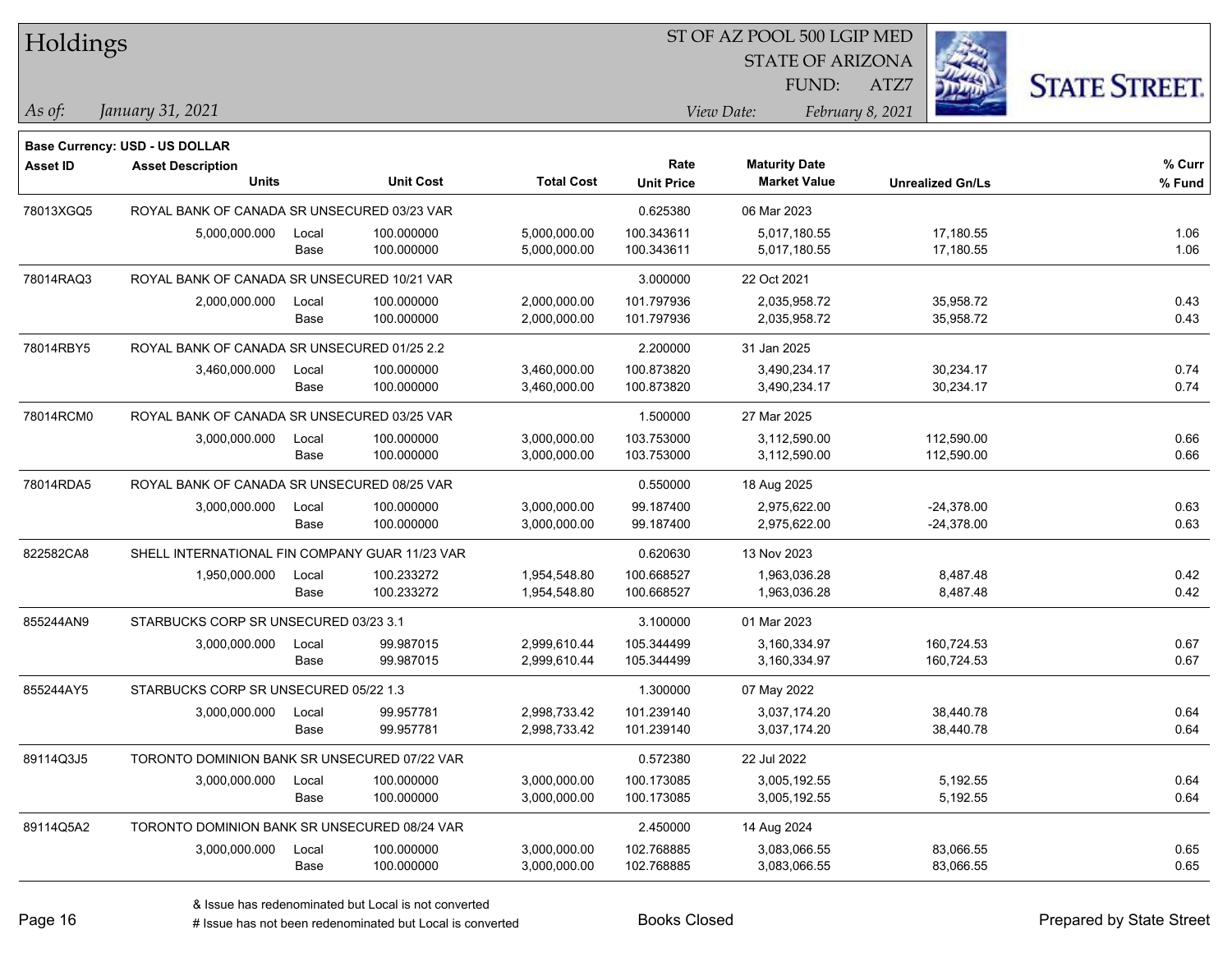| Holdings        |                                                  |               |                        |                              |                           | ST OF AZ POOL 500 LGIP MED                  |                         |                      |
|-----------------|--------------------------------------------------|---------------|------------------------|------------------------------|---------------------------|---------------------------------------------|-------------------------|----------------------|
|                 |                                                  |               |                        |                              |                           | <b>STATE OF ARIZONA</b>                     |                         |                      |
|                 |                                                  |               |                        |                              |                           | FUND:                                       | ATZ7                    | <b>STATE STREET.</b> |
| As of:          | January 31, 2021                                 |               |                        |                              |                           | View Date:                                  | February 8, 2021        |                      |
|                 |                                                  |               |                        |                              |                           |                                             |                         |                      |
|                 | Base Currency: USD - US DOLLAR                   |               |                        |                              |                           |                                             |                         |                      |
| <b>Asset ID</b> | <b>Asset Description</b><br><b>Units</b>         |               | <b>Unit Cost</b>       | <b>Total Cost</b>            | Rate<br><b>Unit Price</b> | <b>Maturity Date</b><br><b>Market Value</b> | <b>Unrealized Gn/Ls</b> | % Curr<br>% Fund     |
|                 |                                                  |               |                        |                              |                           |                                             |                         |                      |
| 89114RXN1       | TORONTO DOMINION BANK SR UNSECURED 05/24 0.5     |               |                        |                              | 0.500000                  | 20 May 2024                                 |                         |                      |
|                 | 3,000,000.000                                    | Local<br>Base | 99.472316<br>99.472316 | 2,984,169.47<br>2,984,169.47 | 100.086367<br>100.086367  | 3,002,591.01<br>3,002,591.01                | 18,421.54<br>18,421.54  | 0.63<br>0.63         |
|                 |                                                  |               |                        |                              |                           |                                             |                         |                      |
| 89233MAB9       | TOYOTA AUTO RECEIVABLES OWNER TAOT 2019 D A2     |               |                        |                              | 1.920000                  | 15 Jul 2022                                 |                         |                      |
|                 | 1,317,147.820                                    | Local         | 99.995048              | 1,317,082.60                 | 100.476500                | 1,323,424.03                                | 6,341.43                | 0.28                 |
| Original Face:  | 3,000,000.000                                    | Base          | 99.995048              | 1,317,082.60                 | 100.476500                | 1,323,424.03                                | 6,341.43                | 0.28                 |
| 89236TFX8       | TOYOTA MOTOR CREDIT CORP SR UNSECURED 04/22 2.65 |               |                        |                              | 2.650000                  | 12 Apr 2022                                 |                         |                      |
|                 | 2,000,000.000                                    | Local         | 99.974996              | 1,999,499.91                 | 102.806008                | 2,056,120.16                                | 56,620.25               | 0.43                 |
|                 |                                                  | Base          | 99.974996              | 1,999,499.91                 | 102.806008                | 2,056,120.16                                | 56,620.25               | 0.43                 |
| 89236TGS8       | TOYOTA MOTOR CREDIT CORP SR UNSECURED 08/21 VAR  |               |                        |                              | 0.345630                  | 13 Aug 2021                                 |                         |                      |
|                 | 1,000,000.000                                    | Local         | 100.000000             | 1,000,000.00                 | 100.034927                | 1,000,349.27                                | 349.27                  | 0.21                 |
|                 |                                                  | Base          | 100.000000             | 1,000,000.00                 | 100.034927                | 1,000,349.27                                | 349.27                  | 0.21                 |
| 89236TGT6       | TOYOTA MOTOR CREDIT CORP SR UNSECURED 02/25 1.8  |               |                        |                              | 1.800000                  | 13 Feb 2025                                 |                         |                      |
|                 | 5,000,000.000                                    | Local         | 99.945982              | 4,997,299.09                 | 104.317197                | 5,215,859.85                                | 218,560.76              | 1.10                 |
|                 |                                                  | Base          | 99.945982              | 4,997,299.09                 | 104.317197                | 5,215,859.85                                | 218,560.76              | 1.10                 |
| 89236THS7       | TOYOTA MOTOR CREDIT CORP SR UNSECURED 06/22 VAR  |               |                        |                              | 0.330000                  | 13 Jun 2022                                 |                         |                      |
|                 | 3,000,000.000                                    | Local         | 100.000000             | 3,000,000.00                 | 100.153122                | 3,004,593.66                                | 4,593.66                | 0.64                 |
|                 |                                                  | Base          | 100.000000             | 3,000,000.00                 | 100.153122                | 3,004,593.66                                | 4,593.66                | 0.64                 |
| 89788JAA7       | TRUIST BANK SR UNSECURED 03/25 1.5               |               |                        |                              | 1.500000                  | 10 Mar 2025                                 |                         |                      |
|                 | 3,000,000.000                                    | Local         | 99.831673              | 2,994,950.19                 | 103.255173                | 3,097,655.19                                | 102,705.00              | 0.65                 |
|                 |                                                  | Base          | 99.831673              | 2,994,950.19                 | 103.255173                | 3,097,655.19                                | 102,705.00              | 0.65                 |
| 90327QD48       | USAA CAPITAL CORP SR UNSECURED 144A 05/23 1.5    |               |                        |                              | 1.500000                  | 01 May 2023                                 |                         |                      |
|                 | 1,000,000.000                                    | Local         | 99.908094              | 999,080.94                   | 102.530657                | 1,025,306.57                                | 26,225.63               | 0.22                 |
|                 |                                                  | Base          | 99.908094              | 999,080.94                   | 102.530657                | 1,025,306.57                                | 26,225.63               | 0.22                 |
| 90331HNL3       | US BANK NA CINCINNATI SR UNSECURED 01/23 2.85    |               |                        |                              | 2.850000                  | 23 Jan 2023                                 |                         |                      |
|                 | 2,000,000.000                                    | Local         | 100.181707             | 2,003,634.14                 | 104.927465                | 2,098,549.30                                | 94,915.16               | 0.44                 |
|                 |                                                  | Base          | 100.181707             | 2,003,634.14                 | 104.927465                | 2,098,549.30                                | 94,915.16               | 0.44                 |
| 90331HPG2       | US BANK NA CINCINNATI SR UNSECURED 12/22 VAR     |               |                        |                              | 0.630380                  | 09 Dec 2022                                 |                         |                      |
|                 | 5,000,000.000                                    | Local         | 100.000000             | 5,000,000.00                 | 100.539574                | 5,026,978.70                                | 26,978.70               | 1.06                 |
|                 |                                                  | Base          | 100.000000             | 5,000,000.00                 | 100.539574                | 5,026,978.70                                | 26,978.70               | 1.06                 |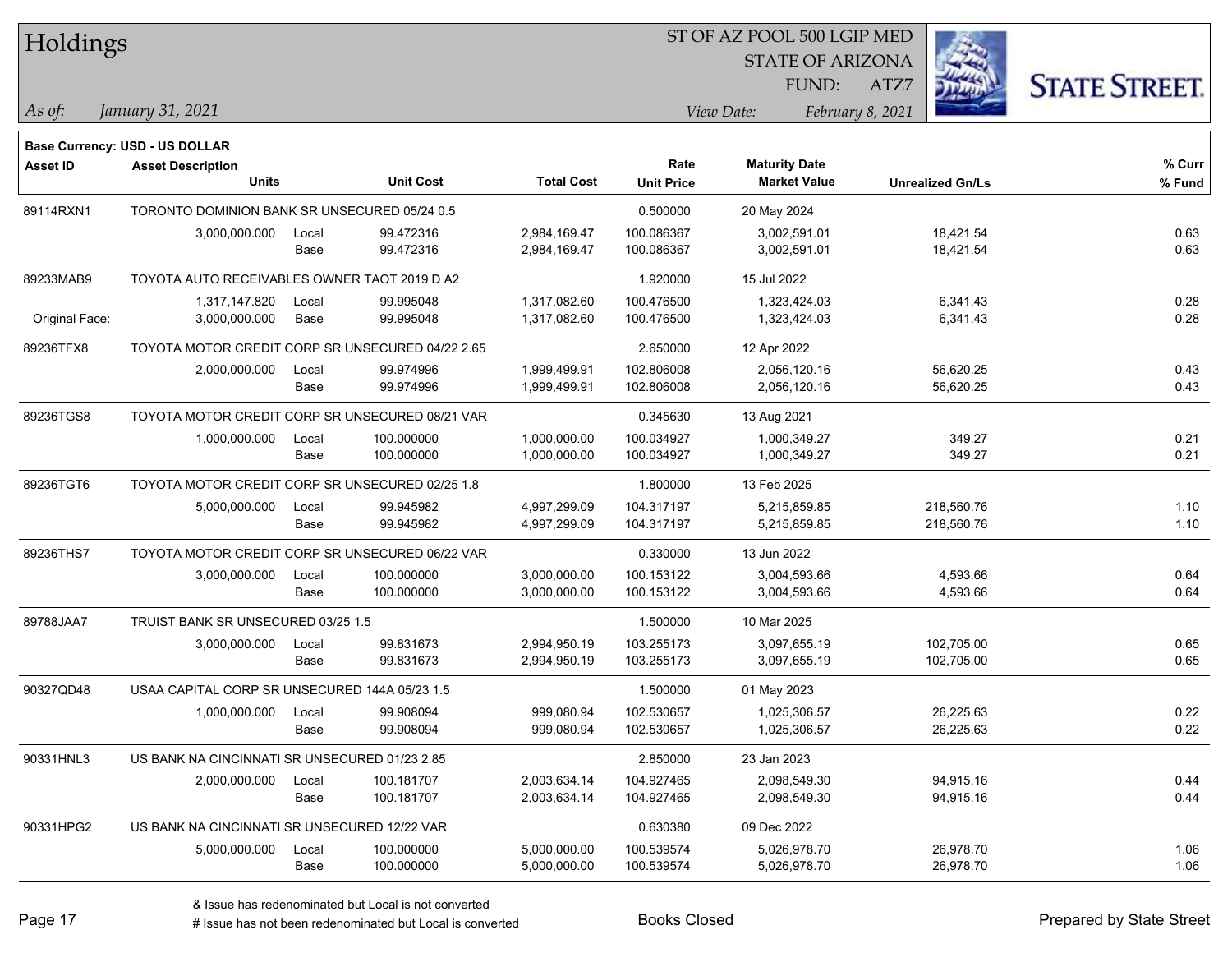| Holdings        |                                                        |               |                        |                              |                           | ST OF AZ POOL 500 LGIP MED                  |                          |                      |  |
|-----------------|--------------------------------------------------------|---------------|------------------------|------------------------------|---------------------------|---------------------------------------------|--------------------------|----------------------|--|
|                 |                                                        |               |                        |                              |                           | <b>STATE OF ARIZONA</b>                     |                          |                      |  |
|                 |                                                        |               |                        |                              |                           | FUND:                                       | ATZ7                     | <b>STATE STREET.</b> |  |
| $\vert$ As of:  | January 31, 2021                                       |               |                        |                              |                           | View Date:                                  | February 8, 2021         |                      |  |
|                 |                                                        |               |                        |                              |                           |                                             |                          |                      |  |
|                 | <b>Base Currency: USD - US DOLLAR</b>                  |               |                        |                              |                           |                                             |                          |                      |  |
| <b>Asset ID</b> | <b>Asset Description</b><br><b>Units</b>               |               | <b>Unit Cost</b>       | <b>Total Cost</b>            | Rate<br><b>Unit Price</b> | <b>Maturity Date</b><br><b>Market Value</b> | <b>Unrealized Gn/Ls</b>  | % Curr<br>% Fund     |  |
|                 |                                                        |               |                        |                              |                           |                                             |                          |                      |  |
| 91159HHX1       | US BANCORP SR UNSECURED 07/24 2.4                      |               |                        |                              | 2.400000                  | 30 Jul 2024                                 |                          |                      |  |
|                 | 5,000,000.000                                          | Local<br>Base | 99.931647<br>99.931647 | 4,996,582.33<br>4,996,582.33 | 106.350279<br>106.350279  | 5,317,513.95<br>5,317,513.95                | 320,931.62<br>320,931.62 | 1.12<br>1.12         |  |
|                 |                                                        |               |                        |                              |                           |                                             |                          |                      |  |
| 91159HHZ6       | US BANCORP SR UNSECURED 05/25 1.45                     |               | 99.901968              |                              | 1.450000                  | 12 May 2025                                 |                          | 0.65                 |  |
|                 | 3,000,000.000                                          | Local<br>Base | 99.901968              | 2,997,059.05<br>2,997,059.05 | 103.220825<br>103.220825  | 3,096,624.75<br>3,096,624.75                | 99,565.70<br>99,565.70   | 0.65                 |  |
| 9128285X4       | US TREASURY N/B 01/21 2.5                              |               |                        |                              | 2.500000                  | 31 Jan 2049                                 |                          |                      |  |
|                 | 2,000,000.000                                          |               | 100.000000             |                              | 100.000000                | 2,000,000.00                                | 0.00                     | 0.42                 |  |
|                 |                                                        | Local<br>Base | 100.000000             | 2,000,000.00<br>2,000,000.00 | 100.000000                | 2,000,000.00                                | 0.00                     | 0.42                 |  |
| 91324PDH2       | UNITEDHEALTH GROUP INC SR UNSECURED 06/21 3.15         |               |                        |                              | 3.150000                  | 15 Jun 2021                                 |                          |                      |  |
|                 | 2,000,000.000                                          | Local         | 99.993374              | 1,999,867.47                 | 101.002928                | 2,020,058.56                                | 20,191.09                | 0.43                 |  |
|                 |                                                        | Base          | 99.993374              | 1,999,867.47                 | 101.002928                | 2,020,058.56                                | 20,191.09                | 0.43                 |  |
| 91324PDR0       | UNITEDHEALTH GROUP INC SR UNSECURED 08/24 2.375        |               |                        |                              | 2.375000                  | 15 Aug 2024                                 |                          |                      |  |
|                 | 3,000,000.000                                          | Local         | 99.982535              | 2,999,476.05                 | 106.393346                | 3,191,800.38                                | 192,324.33               | 0.67                 |  |
|                 |                                                        | Base          | 99.982535              | 2,999,476.05                 | 106.393346                | 3,191,800.38                                | 192,324.33               | 0.67                 |  |
| 92290BAA9       | VERIZON OWNER TRUST VZOT 2020 B A                      |               |                        |                              | 0.470000                  | 20 Feb 2025                                 |                          |                      |  |
|                 | 3,250,000.000                                          | Local         | 99.981198              | 3,249,388.93                 | 100.515410                | 3,266,750.83                                | 17,361.90                | 0.69                 |  |
| Original Face:  | 3,250,000.000                                          | Base          | 99.981198              | 3,249,388.93                 | 100.515410                | 3,266,750.83                                | 17,361.90                | 0.69                 |  |
| 92347YAA2       | VERIZON OWNER TRUST VZOT 2019 A A1A                    |               |                        |                              | 2.930000                  | 20 Sep 2023                                 |                          |                      |  |
|                 | 2,000,000.000                                          | Local         | 99.988366              | 1,999,767.31                 | 101.790800                | 2,035,816.00                                | 36,048.69                | 0.43                 |  |
| Original Face:  | 2,000,000.000                                          | Base          | 99.988366              | 1,999,767.31                 | 101.790800                | 2,035,816.00                                | 36,048.69                | 0.43                 |  |
| 92348TAA2       | VERIZON OWNER TRUST VZOT 2020 A A1A                    |               |                        |                              | 1.850000                  | 22 Jul 2024                                 |                          |                      |  |
|                 | 2,000,000.000                                          | Local         | 99.990931              | 1,999,818.62                 | 102.386930                | 2,047,738.60                                | 47,919.98                | 0.43                 |  |
| Original Face:  | 2,000,000.000                                          | Base          | 99.990931              | 1,999,818.62                 | 102.386930                | 2,047,738.60                                | 47,919.98                | 0.43                 |  |
| 92348XAA3       | VERIZON OWNER TRUST VZOT 2018 A A1A                    |               |                        |                              | 3.230000                  | 20 Apr 2023                                 |                          |                      |  |
|                 | 673,322.180                                            | Local         | 99.999238              | 673,317.05                   | 101.240010                | 681,671.44                                  | 8,354.39                 | 0.14                 |  |
| Original Face:  | 1,000,000.000                                          | Base          | 99.999238              | 673,317.05                   | 101.240010                | 681,671.44                                  | 8,354.39                 | 0.14                 |  |
| 928668BJ0       | VOLKSWAGEN GROUP AMERICA COMPANY GUAR 144A 11/23 0.875 |               |                        |                              | 0.875000                  | 22 Nov 2023                                 |                          |                      |  |
|                 | 3,000,000.000                                          | Local         | 99.859469              | 2,995,784.08                 | 100.479272                | 3,014,378.16                                | 18,594.08                | 0.64                 |  |
|                 |                                                        | Base          | 99.859469              | 2,995,784.08                 | 100.479272                | 3,014,378.16                                | 18,594.08                | 0.64                 |  |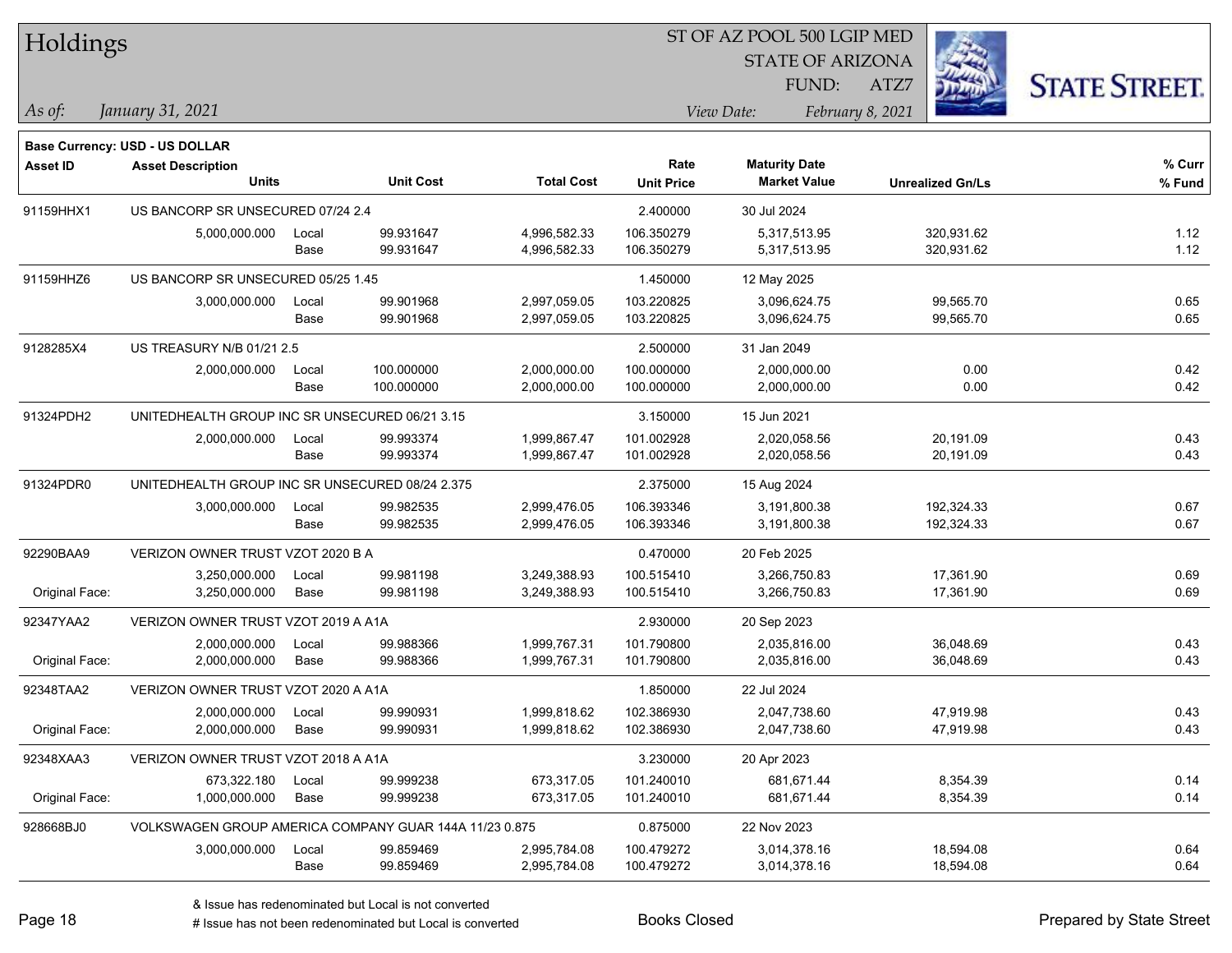| <b>Holdings</b>           |                                              |       |                  |                   | 51 OF AZ POOL 500 LGIP MED |                         |                         |                      |  |
|---------------------------|----------------------------------------------|-------|------------------|-------------------|----------------------------|-------------------------|-------------------------|----------------------|--|
|                           |                                              |       |                  |                   |                            | <b>STATE OF ARIZONA</b> |                         |                      |  |
|                           |                                              |       |                  |                   |                            | FUND:                   | ATZ7                    | <b>STATE STREET.</b> |  |
| As of:                    | January 31, 2021                             |       |                  |                   |                            | View Date:              | February 8, 2021        |                      |  |
|                           |                                              |       |                  |                   |                            |                         |                         |                      |  |
|                           | <b>Base Currency: USD - US DOLLAR</b>        |       |                  |                   |                            |                         |                         |                      |  |
| <b>Asset ID</b>           | <b>Asset Description</b>                     |       |                  | <b>Total Cost</b> | Rate                       | <b>Maturity Date</b>    |                         | % Curr               |  |
|                           | <b>Units</b>                                 |       | <b>Unit Cost</b> |                   | <b>Unit Price</b>          | <b>Market Value</b>     | <b>Unrealized Gn/Ls</b> | % Fund               |  |
| 931142EL3                 | WALMART INC SR UNSECURED 07/24 2.85          |       |                  |                   | 2.850000                   | 08 Jul 2024             |                         |                      |  |
|                           | 2,000,000.000                                | Local | 99.919671        | 1,998,393.42      | 108.104814                 | 2,162,096.28            | 163,702.86              | 0.46                 |  |
|                           |                                              | Base  | 99.919671        | 1,998,393.42      | 108.104814                 | 2,162,096.28            | 163,702.86              | 0.46                 |  |
| 949746RS2                 | WELLS FARGO + COMPANY SR UNSECURED 03/21 2.5 |       |                  |                   | 2.500000                   | 04 Mar 2021             |                         |                      |  |
|                           | 3,000,000.000                                | Local | 99.999609        | 2,999,988.28      | 100.194962                 | 3,005,848.86            | 5,860.58                | 0.64                 |  |
|                           |                                              | Base  | 99.999609        | 2,999,988.28      | 100.194962                 | 3,005,848.86            | 5,860.58                | 0.64                 |  |
| 949746SA0                 | WELLS FARGO + COMPANY SR UNSECURED 07/21 2.1 |       |                  |                   | 2.100000                   | 26 Jul 2021             |                         |                      |  |
|                           | 1,000,000.000                                | Local | 99.762620        | 997,626.20        | 100.907957                 | 1,009,079.57            | 11,453.37               | 0.21                 |  |
|                           |                                              | Base  | 99.762620        | 997,626.20        | 100.907957                 | 1,009,079.57            | 11,453.37               | 0.21                 |  |
| 949746SP7                 | WELLS FARGO + COMPANY SR UNSECURED 02/22 VAR |       |                  |                   | 1.143630                   | 11 Feb 2022             |                         |                      |  |
|                           | 3,000,000.000                                | Local | 100.000000       | 3,000,000.00      | 100.021000                 | 3,000,630.00            | 630.00                  | 0.63                 |  |
|                           |                                              | Base  | 100.000000       | 3,000,000.00      | 100.021000                 | 3,000,630.00            | 630.00                  | 0.63                 |  |
| 95001DA75                 | WELLS FARGO + COMPANY SR UNSECURED 06/22 1   |       |                  |                   | 1.000000                   | 17 Jun 2022             |                         |                      |  |
|                           | 3,000,000.000                                | Local | 100.000000       | 3,000,000.00      | 99.409729                  | 2,982,291.87            | $-17,708.13$            | 0.63                 |  |
|                           |                                              | Base  | 100.000000       | 3,000,000.00      | 99.409729                  | 2,982,291.87            | $-17,708.13$            | 0.63                 |  |
| 961214DQ3                 | WESTPAC BANKING CORP SR UNSECURED 06/22 2.5  |       |                  |                   | 2.500000                   | 28 Jun 2022             |                         |                      |  |
|                           | 2,000,000.000                                | Local | 99.954296        | 1,999,085.91      | 103.141705                 | 2,062,834.10            | 63,748.19               | 0.44                 |  |
|                           |                                              | Base  | 99.954296        | 1,999,085.91      | 103.141705                 | 2,062,834.10            | 63,748.19               | 0.44                 |  |
| <b>US DOLLAR Total</b>    |                                              |       |                  |                   |                            |                         |                         |                      |  |
|                           | 355,949,883.520                              | Local |                  | 356,727,155.77    |                            | 362,772,719.26          | 6,045,563.49            | 76.71                |  |
| Original Face:            | 186,011,032.000                              | Base  |                  | 356,727,155.77    |                            | 362,772,719.26          | 6,045,563.49            | 76.71                |  |
| <b>FIXED INCOME Total</b> |                                              |       |                  |                   |                            |                         |                         |                      |  |
|                           | 355,949,883.520                              | Base  |                  | 356,727,155.77    |                            | 362,772,719.26          | 6,045,563.49            | 76.71                |  |
| Original Face:            | 186,011,032.000                              |       |                  |                   |                            |                         |                         |                      |  |

 $\overline{\text{SD} + \text{F} \text{PQQI}}$  500 LGID MED

Page 19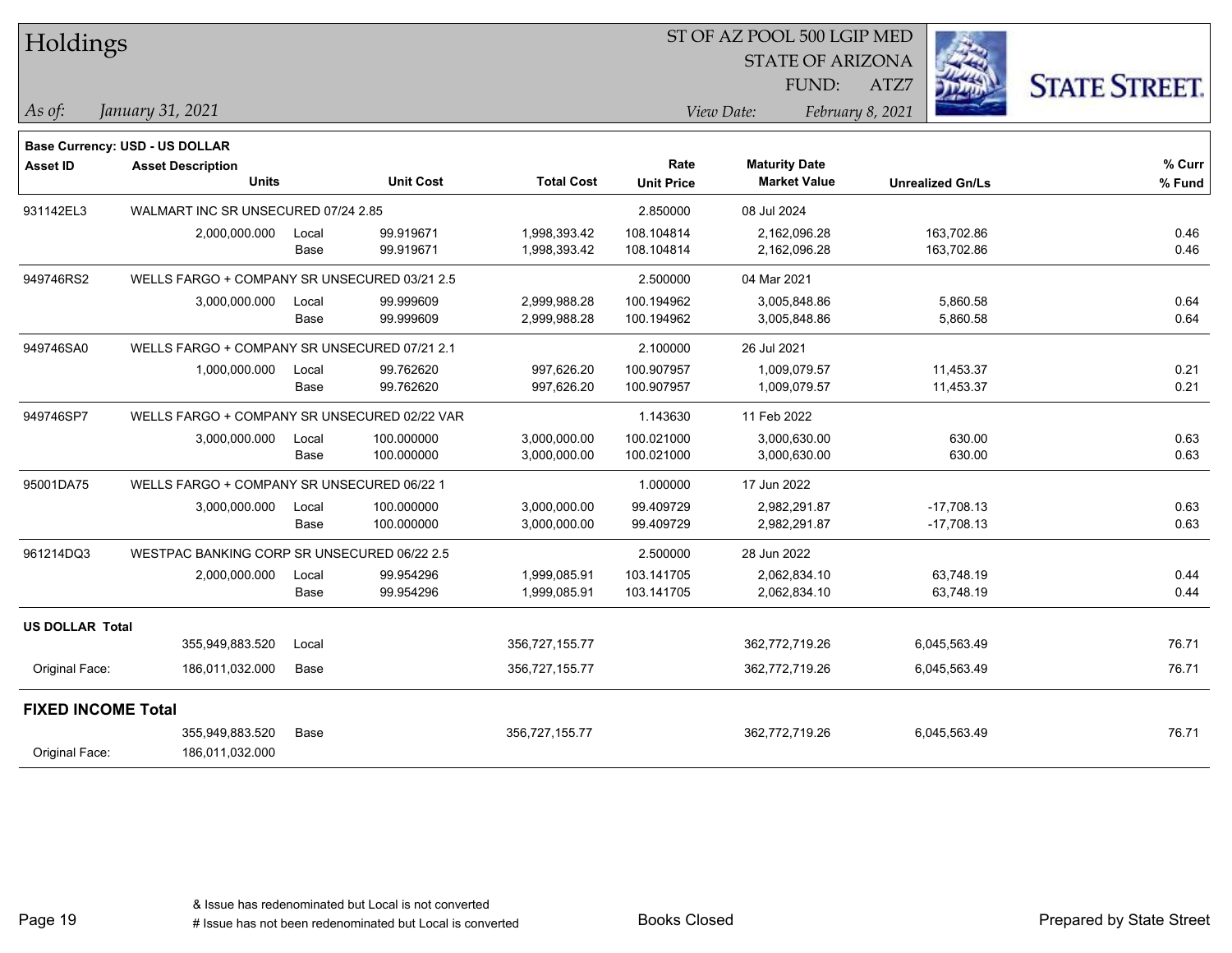| Holdings          |                                          |      |                  | ST OF AZ POOL 500 LGIP MED<br><b>STATE OF ARIZONA</b><br>ATZ7<br>FUND: |                           |                                             |  |                  | <b>STATE STREET.</b>    |                  |
|-------------------|------------------------------------------|------|------------------|------------------------------------------------------------------------|---------------------------|---------------------------------------------|--|------------------|-------------------------|------------------|
| $\vert$ As of:    | January 31, 2021                         |      |                  |                                                                        |                           | View Date:                                  |  | February 8, 2021 |                         |                  |
|                   | <b>Base Currency: USD - US DOLLAR</b>    |      |                  |                                                                        |                           |                                             |  |                  |                         |                  |
| Asset ID          | <b>Asset Description</b><br><b>Units</b> |      | <b>Unit Cost</b> | <b>Total Cost</b>                                                      | Rate<br><b>Unit Price</b> | <b>Maturity Date</b><br><b>Market Value</b> |  |                  | <b>Unrealized Gn/Ls</b> | % Curr<br>% Fund |
| <b>FUND Total</b> |                                          |      |                  |                                                                        |                           |                                             |  |                  |                         |                  |
| Original Face:    | 466,183,992.740<br>186,011,032.000       | Base |                  | 466,879,112.57                                                         |                           | 472.941.881.84                              |  |                  | 6.062.769.27            | 100.00           |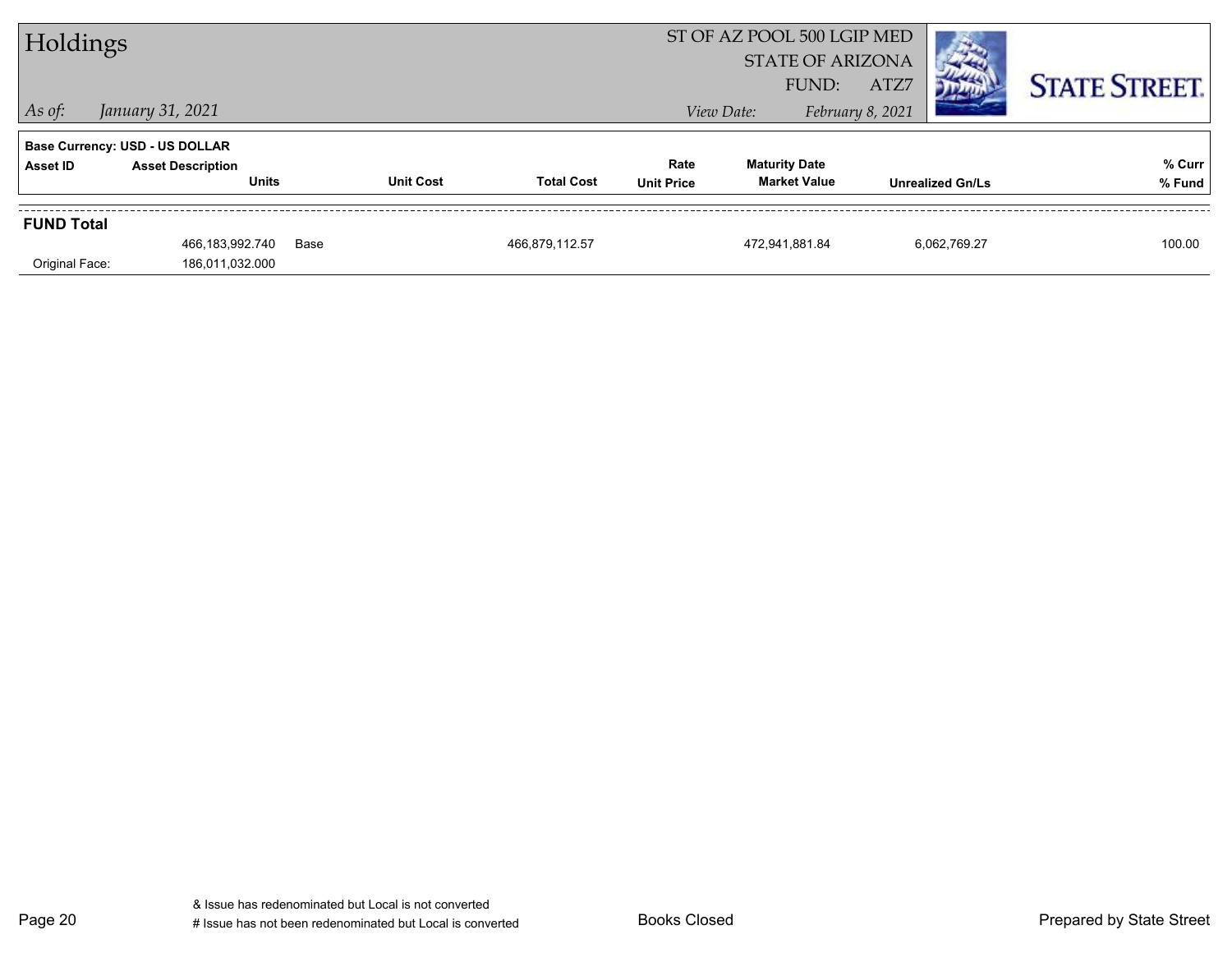# Holdings

### Currency Summary

*As of: January 31, 2021*

## ST OF AZ POOL 500 LGIP MED

 STATE OF ARIZONAFUND:

ATZ7



*View Date:February 8, 2021*

#### **Base Currency:USD - US DOLLAR**

|                        |                 |       |                   |                     | % Currency |                         |                          |                           |
|------------------------|-----------------|-------|-------------------|---------------------|------------|-------------------------|--------------------------|---------------------------|
|                        | <b>Units</b>    |       | <b>Total Cost</b> | <b>Market Value</b> | % Fund     | <b>Unreal Sec Gn/Ls</b> | <b>Unreal Curr Gn/Ls</b> | <b>Total Unreal Gn/Ls</b> |
| <b>US DOLLAR</b>       |                 |       |                   |                     |            |                         | Exchange Rate:           | 1.000000                  |
| <b>CASH</b>            |                 |       |                   |                     |            |                         |                          |                           |
|                        | 83,055.890      | Local | 83,055.89         | 83,055.89           | 0.02       | 0.00                    |                          | 0.00                      |
|                        |                 | Base  | 83,055.89         | 83,055.89           | 0.02       | 0.00                    | 0.00                     | 0.00                      |
| <b>CASH EQUIVALENT</b> |                 |       |                   |                     |            |                         |                          |                           |
|                        | 110,151,053.330 | Local | 110,068,900.91    | 110,086,106.69      | 23.28      | 17,205.78               |                          | 17,205.78                 |
|                        |                 | Base  | 110,068,900.91    | 110,086,106.69      | 23.28      | 17,205.78               | 0.00                     | 17,205.78                 |
| <b>FIXED INCOME</b>    |                 |       |                   |                     |            |                         |                          |                           |
|                        | 355,949,883.520 | Local | 356,727,155.77    | 362,772,719.26      | 76.71      | 6,045,563.49            |                          | 6,045,563.49              |
| Original Face:         | 186,011,032.000 | Base  | 356,727,155.77    | 362,772,719.26      | 76.71      | 6,045,563.49            | 0.00                     | 6,045,563.49              |
| <b>US DOLLAR Total</b> |                 |       |                   |                     |            |                         |                          |                           |
|                        | 466,183,992.740 | Local | 466,879,112.57    | 472,941,881.84      | 100.00     | 6,062,769.27            |                          | 6,062,769.27              |
| Original Face:         | 186,011,032.000 | Base  | 466,879,112.57    | 472,941,881.84      | 100.00     | 6,062,769.27            | 0.00                     | 6,062,769.27              |
| <b>FUND Total</b>      |                 |       |                   |                     |            |                         |                          |                           |
|                        | 466,183,992.740 | Base  | 466,879,112.57    | 472,941,881.84      | 100.00     | 6,062,769.27            | 0.00                     | 6,062,769.27              |
| Original Face:         | 186,011,032.000 |       |                   |                     |            |                         |                          |                           |
|                        |                 |       |                   |                     |            |                         |                          |                           |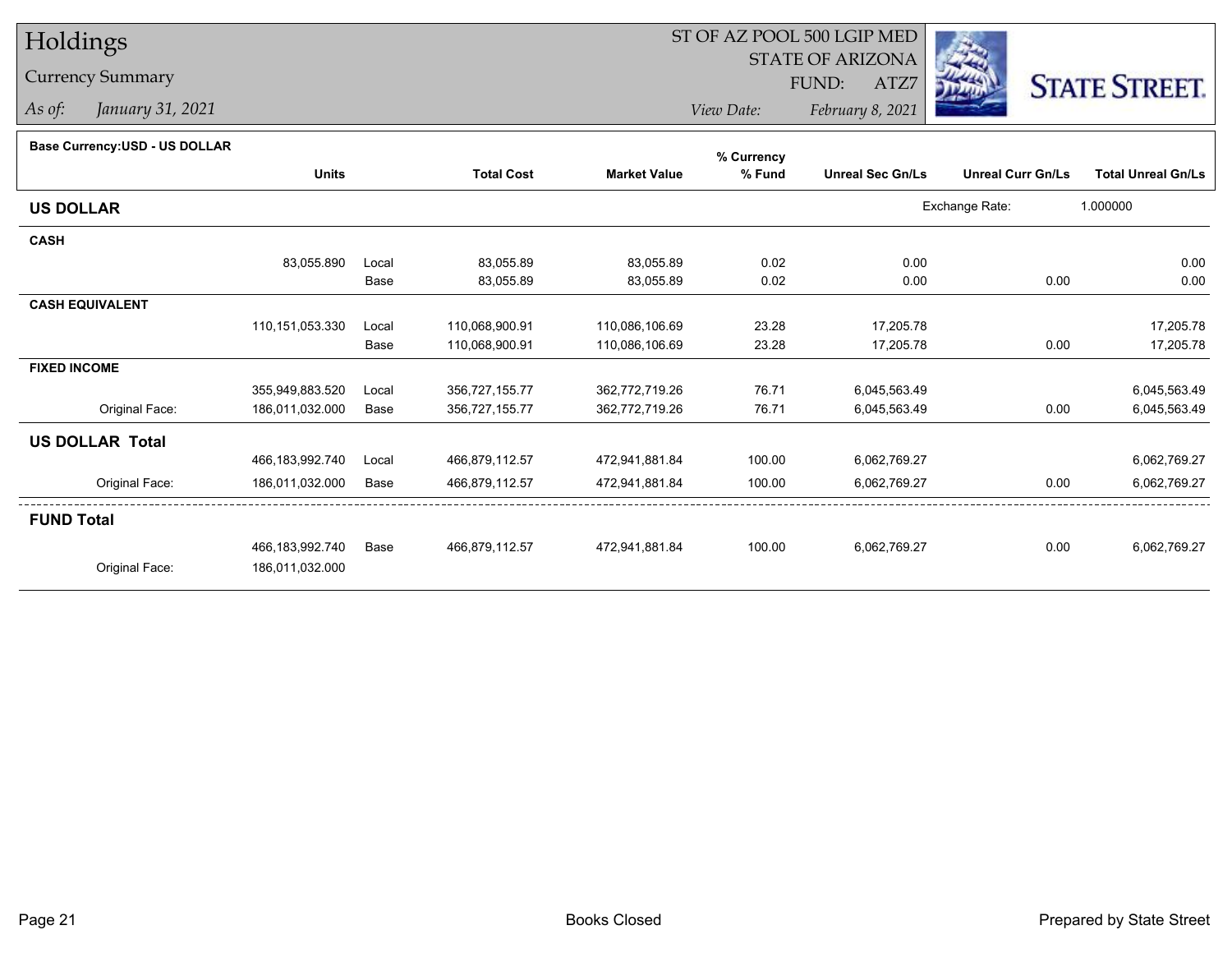| Holdings             |                                       |                   |                     |            | ST OF AZ POOL 500 LGIP MED               |                          |                           |  |
|----------------------|---------------------------------------|-------------------|---------------------|------------|------------------------------------------|--------------------------|---------------------------|--|
| <b>Asset Summary</b> |                                       |                   |                     |            | <b>STATE OF ARIZONA</b><br>FUND:<br>ATZ7 |                          | <b>STATE STREET.</b>      |  |
| As of:               | January 31, 2021                      |                   |                     | View Date: | February 8, 2021                         |                          |                           |  |
|                      | <b>Base Currency: USD - US DOLLAR</b> |                   |                     |            |                                          |                          |                           |  |
|                      | <b>Units</b>                          | <b>Total Cost</b> | <b>Market Value</b> | % Fund     | <b>Unreal Sec Gn/Ls</b>                  | <b>Unreal Curr Gn/Ls</b> | <b>Total Unreal Gn/Ls</b> |  |
| <b>CASH</b>          |                                       |                   |                     |            |                                          |                          |                           |  |
| <b>US DOLLAR</b>     |                                       |                   |                     |            |                                          |                          |                           |  |
|                      | 83,055.890                            | 83,055.89         | 83,055.89           | 0.02       | 0.00                                     | 0.00                     | 0.00                      |  |
| <b>CASH Total</b>    | 83,055.890                            | 83,055.89         | 83,055.89           | 0.02       | 0.00                                     | 0.00                     | 0.00                      |  |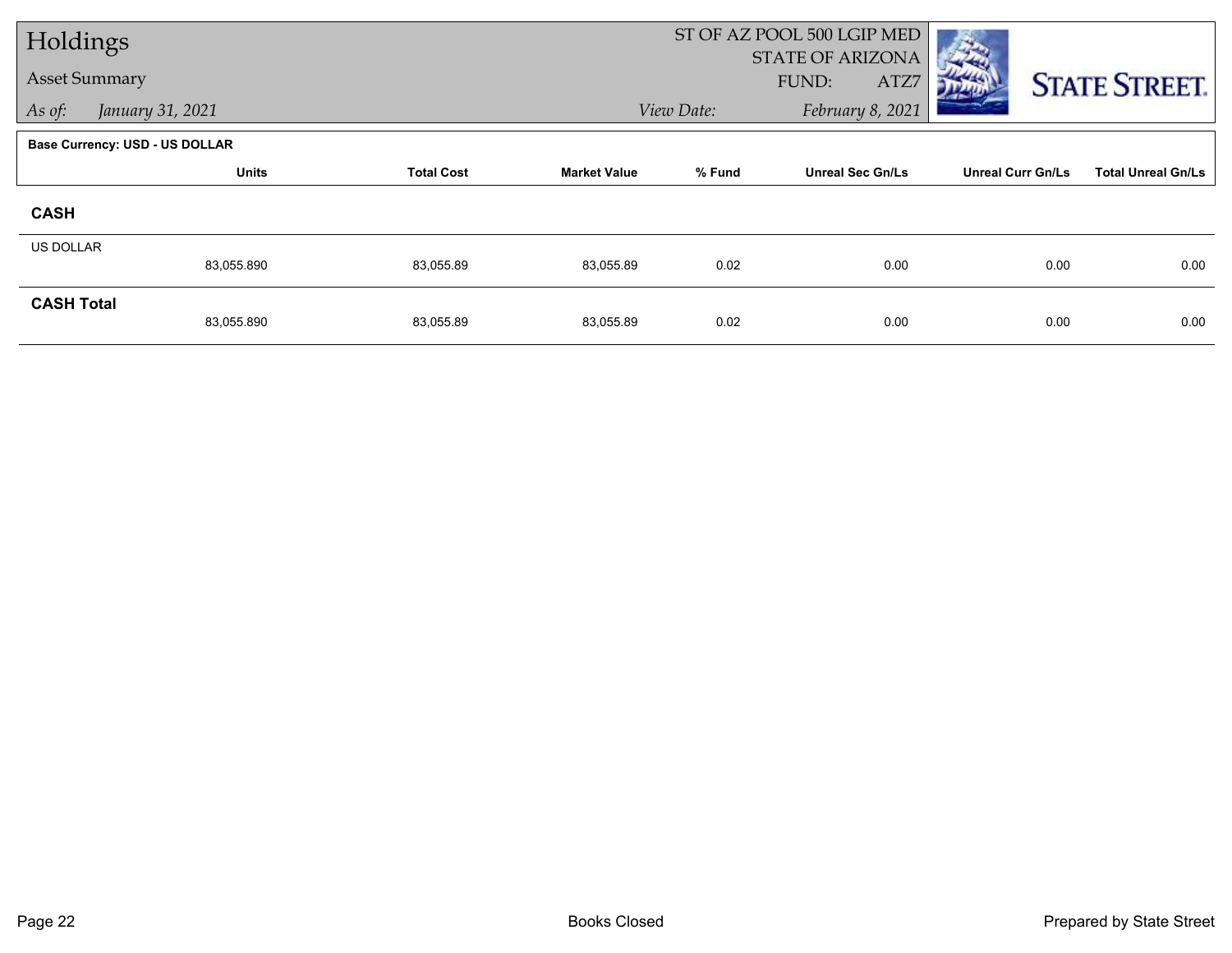| Holdings             |                                       |                   |                     |            | ST OF AZ POOL 500 LGIP MED |                          |                           |  |
|----------------------|---------------------------------------|-------------------|---------------------|------------|----------------------------|--------------------------|---------------------------|--|
|                      |                                       |                   |                     |            | <b>STATE OF ARIZONA</b>    |                          |                           |  |
| <b>Asset Summary</b> |                                       |                   |                     |            | ATZ7<br>FUND:              |                          | <b>STATE STREET.</b>      |  |
| As of:               | January 31, 2021                      |                   |                     | View Date: | February 8, 2021           |                          |                           |  |
|                      | <b>Base Currency: USD - US DOLLAR</b> |                   |                     |            |                            |                          |                           |  |
|                      | <b>Units</b>                          | <b>Total Cost</b> | <b>Market Value</b> | % Fund     | <b>Unreal Sec Gn/Ls</b>    | <b>Unreal Curr Gn/Ls</b> | <b>Total Unreal Gn/Ls</b> |  |
|                      | <b>CASH EQUIVALENT</b>                |                   |                     |            |                            |                          |                           |  |
| <b>US DOLLAR</b>     |                                       |                   |                     |            |                            |                          |                           |  |
|                      | 110,151,053.330                       | 110,068,900.91    | 110,086,106.69      | 23.28      | 17,205.78                  | 0.00                     | 17,205.78                 |  |
|                      | <b>CASH EQUIVALENT Total</b>          |                   |                     |            |                            |                          |                           |  |
|                      | 110,151,053.330                       | 110,068,900.91    | 110,086,106.69      | 23.28      | 17,205.78                  | 0.00                     | 17,205.78                 |  |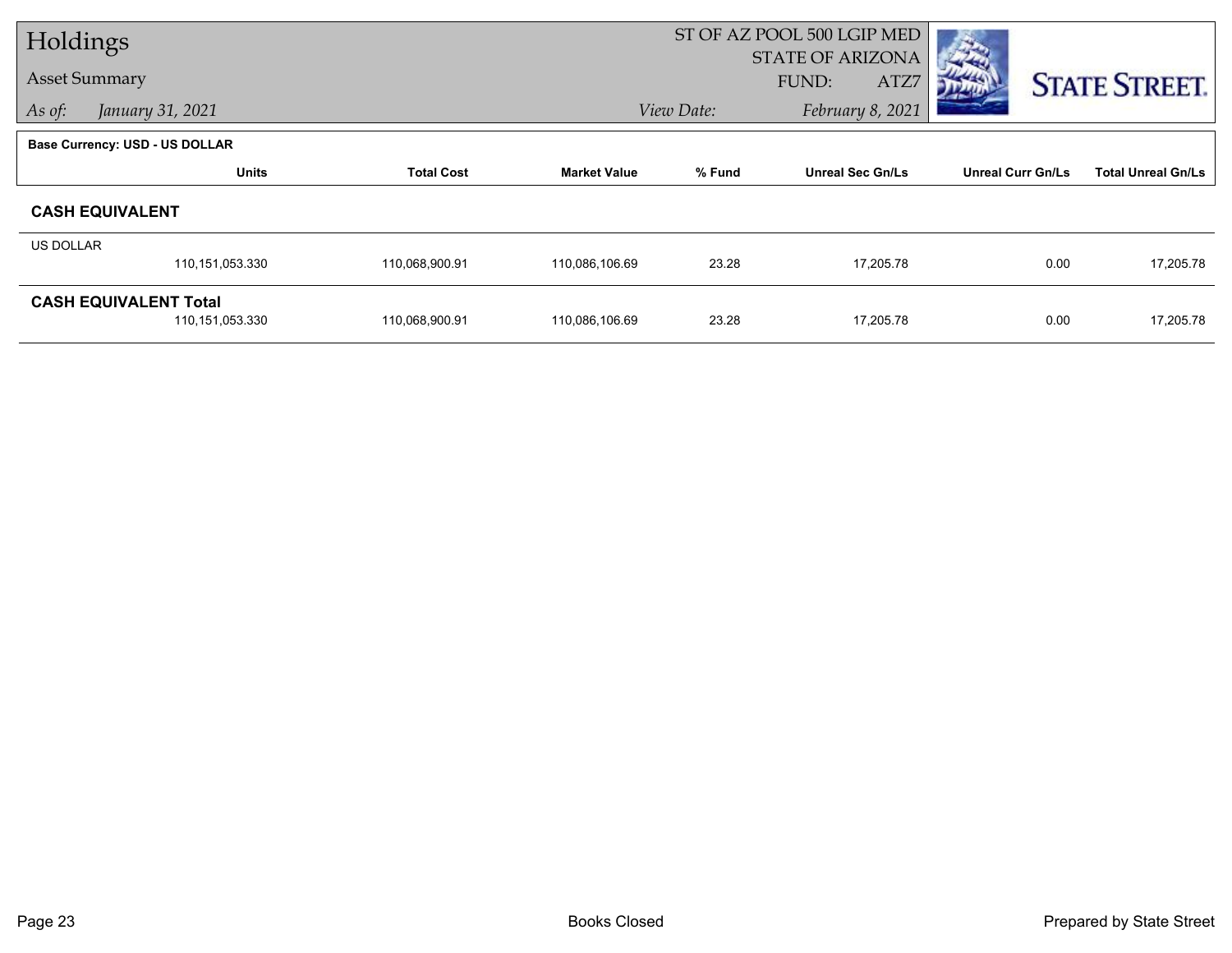| Holdings         |                                       |                   |                     | ST OF AZ POOL 500 LGIP MED |                         |                          |                           |
|------------------|---------------------------------------|-------------------|---------------------|----------------------------|-------------------------|--------------------------|---------------------------|
|                  | <b>Asset Summary</b>                  |                   |                     |                            | <b>STATE OF ARIZONA</b> |                          |                           |
|                  |                                       |                   |                     |                            | FUND:<br>ATZ7           |                          | <b>STATE STREET.</b>      |
| As of:           | January 31, 2021                      |                   |                     | View Date:                 | February 8, 2021        |                          |                           |
|                  | <b>Base Currency: USD - US DOLLAR</b> |                   |                     |                            |                         |                          |                           |
|                  | <b>Units</b>                          | <b>Total Cost</b> | <b>Market Value</b> | % Fund                     | <b>Unreal Sec Gn/Ls</b> | <b>Unreal Curr Gn/Ls</b> | <b>Total Unreal Gn/Ls</b> |
|                  | <b>FIXED INCOME</b>                   |                   |                     |                            |                         |                          |                           |
| <b>US DOLLAR</b> |                                       |                   |                     |                            |                         |                          |                           |
|                  | 355,949,883.520                       | 356,727,155.77    | 362,772,719.26      | 76.71                      | 6,045,563.49            | 0.00                     | 6,045,563.49              |
|                  | <b>FIXED INCOME Total</b>             |                   |                     |                            |                         |                          |                           |
|                  | 355,949,883.520                       | 356,727,155.77    | 362,772,719.26      | 76.71                      | 6,045,563.49            | 0.00                     | 6,045,563.49              |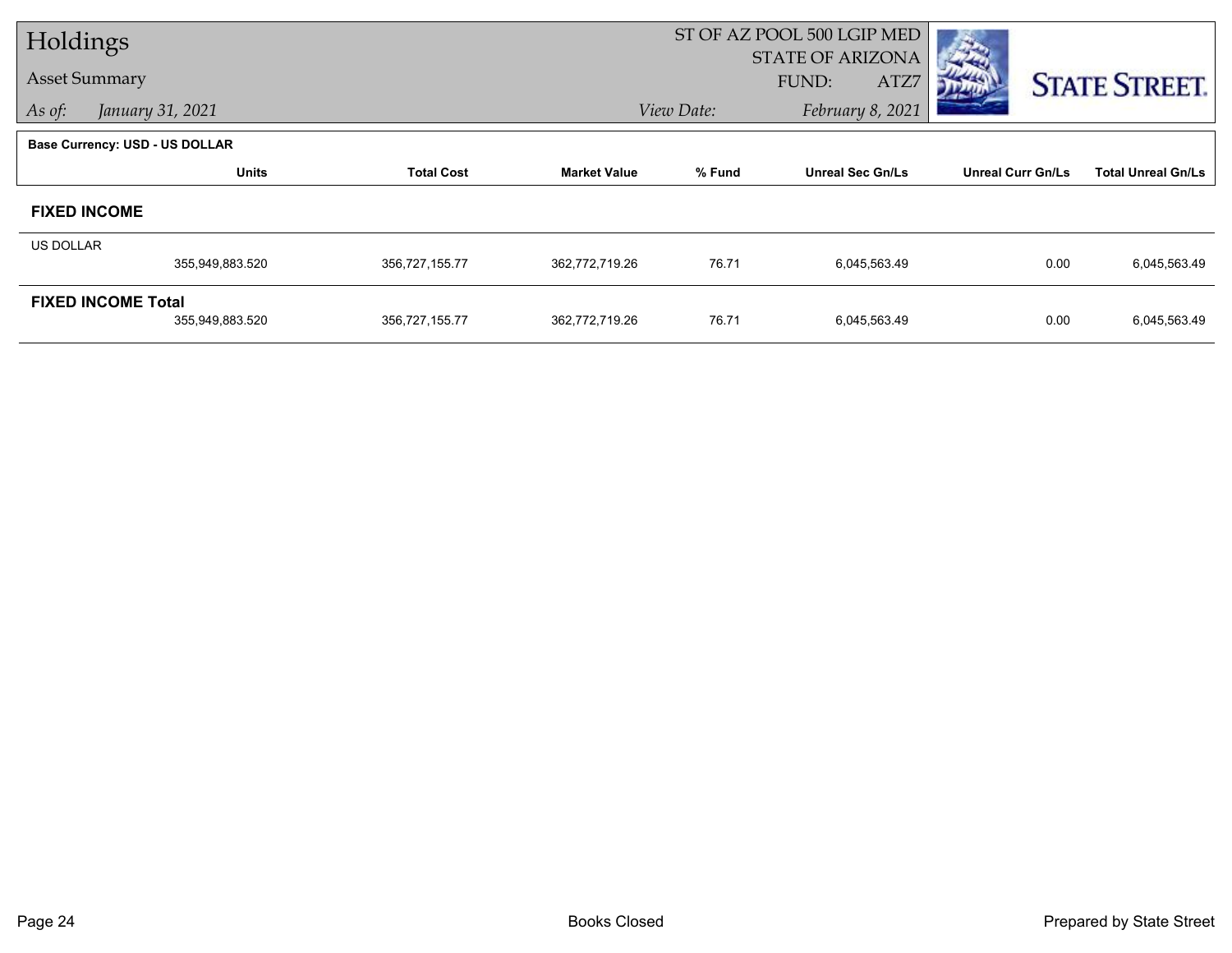| Holdings          |                                       |                   | ST OF AZ POOL 500 LGIP MED |                         |                         |                  |                          |      |                           |
|-------------------|---------------------------------------|-------------------|----------------------------|-------------------------|-------------------------|------------------|--------------------------|------|---------------------------|
|                   | <b>Asset Summary</b>                  |                   |                            | <b>STATE OF ARIZONA</b> |                         |                  |                          |      |                           |
|                   |                                       |                   |                            |                         | FUND:                   | ATZ7             |                          |      | <b>STATE STREET.</b>      |
| As of:            | January 31, 2021                      |                   |                            | View Date:              |                         | February 8, 2021 |                          |      |                           |
|                   | <b>Base Currency: USD - US DOLLAR</b> |                   |                            |                         |                         |                  |                          |      |                           |
|                   | <b>Units</b>                          | <b>Total Cost</b> | <b>Market Value</b>        | % Fund                  | <b>Unreal Sec Gn/Ls</b> |                  | <b>Unreal Curr Gn/Ls</b> |      | <b>Total Unreal Gn/Ls</b> |
| <b>FUND Total</b> |                                       |                   |                            |                         |                         |                  |                          |      |                           |
|                   | 466,183,992.740                       | 466.879.112.57    | 472.941.881.84             | 100.00                  | 6.062.769.27            |                  |                          | 0.00 | 6,062,769.27              |